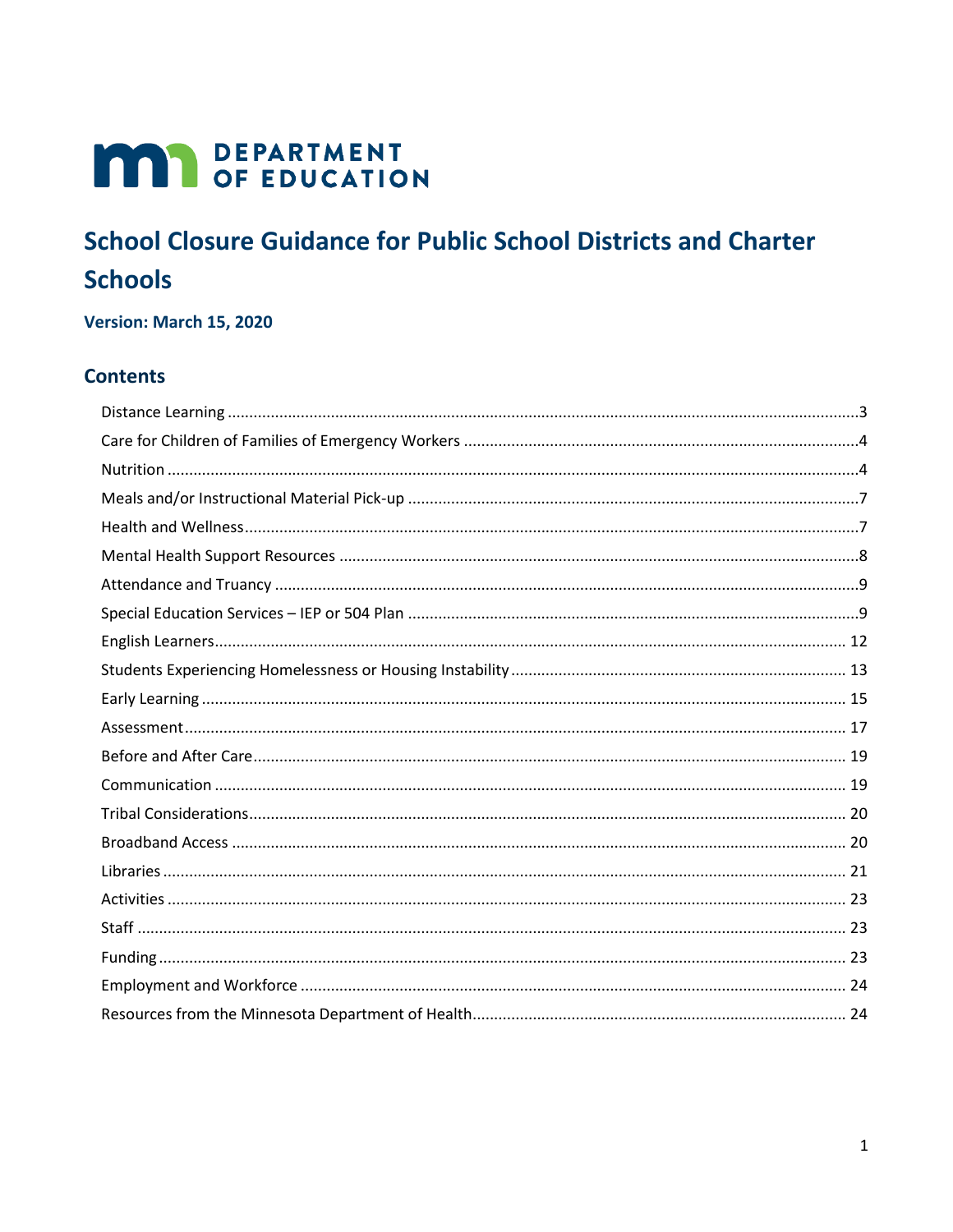#### **Vision**

Minnesota is the best state in the country for children to grow up in – those of all races, ethnicities, religions, economic statuses, gender identities, sexual orientations, (dis)abilities, and zip codes.

#### **Guiding Principles**

- *Practice servant leadership*
- *Treat everyone with respect and dignity*
- *Do the right thing, especially when it is difficult*
- *Ask how your actions are reinforcing or removing structural inequity*
- *Promote the common good over narrow special interests*
- *Be accessible, transparent, and accountable*
- *Include voices from communities who will be most impacted*

#### **Priorities**

Minnesota does best when state agencies and community partners collaborate to achieve common goals. We will solve problems in education, health care, environment and energy, housing, jobs, transportation, and so much more by focusing on these key priorities:

- *Children and Families*
- *Equity and Inclusion*
- *Thriving Communities*
- *Fiscal Accountability and Measurable Results*
- *Minnesota's Environment*

#### **Purpose**

Ensure that every student in the state of Minnesota receives an equitable education and has equal access to learning and instruction during the COVID-19 pandemic.

#### **Overview**

Minnesota school districts and charters are preparing instructional plans that will allow meaningful, relevant learning to take place while schools are closed. Schools are expected to develop lessons utilizing a distance learning model for every level in grades public PreK-8 and each graduation requirement course for grades 9-12.

We do expect that ALL Minnesota students continue to receive an education. The Minnesota Department of Education (MDE) and the State of Minnesota are committed to continuing to provide stable funding and reliable support and technical assistance to schools.

This document is to be used by districts and charter schools in preparation for distance learning. Districts should use the [Governor's Executive Order 20](https://mn.gov/governor/assets/EO%2020-02%20Final_tcm1055-423073.pdf)-02 in all planning and preparations.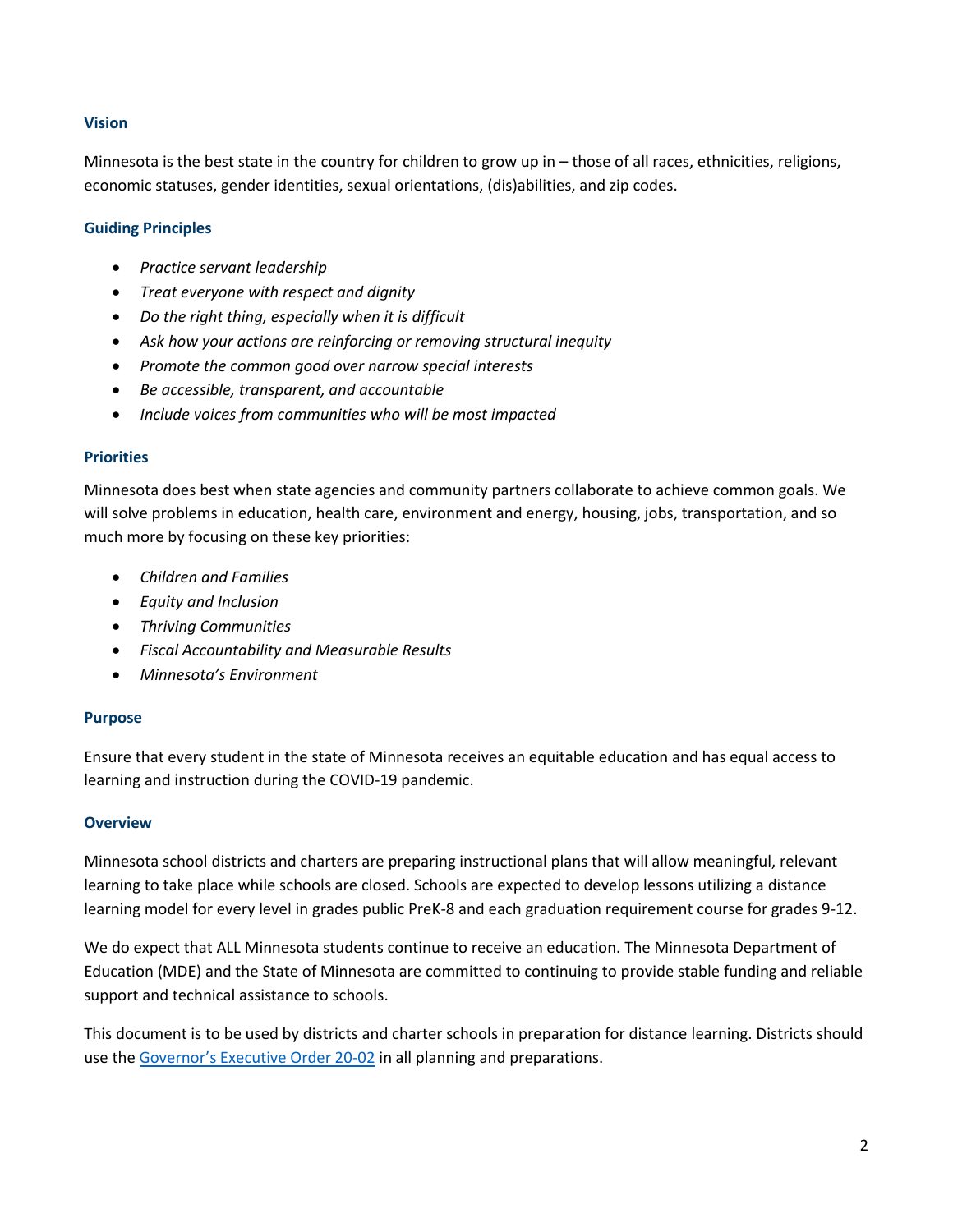During the March 18 to March 27 planning period outlined in the Governor's Executive Order as well as during any time when all staff are expected to report to work, it is important to follow all [MDH COVID-19 guidelines.](https://www.health.state.mn.us/diseases/coronavirus/index.html) This includes not asking staff to report to work based on higher risk status or other conditions.

This information will be updated as districts and other stakeholders provide feedback and additional questions.

### <span id="page-2-0"></span>**Distance Learning**

Distance Learning defined: Students engaging in distance learning have access to appropriate educational materials and receive daily interaction with their licensed teacher(s).

#### **Minnesota Department of Education Guidance on Distance Learning**

MDE expects that students who participate in distance learning have full access to appropriate educational materials. [Full guidance on distance learning from MDE.](https://education.mn.gov/mdeprod/idcplg?IdcService=GET_FILE&dDocName=MDE032056&RevisionSelectionMethod=latestReleased&Rendition=primary)

Districts and charters must maintain educational continuity for schools and programs. As a district or charter, you must ensure equity in your plans. School districts and charters must ensure equal access to ALL students.

As your district or charter implements a distance learning model, the Federal and State requirements must be followed. This means that students need to be able to participate in their learning equitably and have access to all relevant services and supports. Considerations include, but are not limited to:

- Ensuring all students in the school or district will have equal access to the learning and required materials, including technology.
- If using an online learning system, ensure it can effectively support the district's unique learning and teaching needs, including the ability to provide differentiated instruction as well as one-on-one support for students who need it. Regardless of where the learning is happening, supports identified on a student's Individualized Education Program (IEP) or 504 Plan must be provided (more detail below). Individual Learning Plans for English Language Learners must also be followed.
- Providing training to staff, students, and parents/guardians on implementation of your distance learning model and the district's expectations.
- Programming options for school nurses, school counselors, school psychologists, school social workers, paraprofessionals, other school specialists and cultural liaisons.
- Tracking the attendance of both students and staff.
- Ensuring the distance learning model in use is secure and will not allow for the release of protected student or staff information.

Schools should provide materials for students to continue their learning. Each school would determine the most appropriate way to communicate and provide instruction for each student which could include some/all of the following:

- Paper packets or worksheets, which could be distributed daily by bus route or collected several times a week at a central location
- Textbooks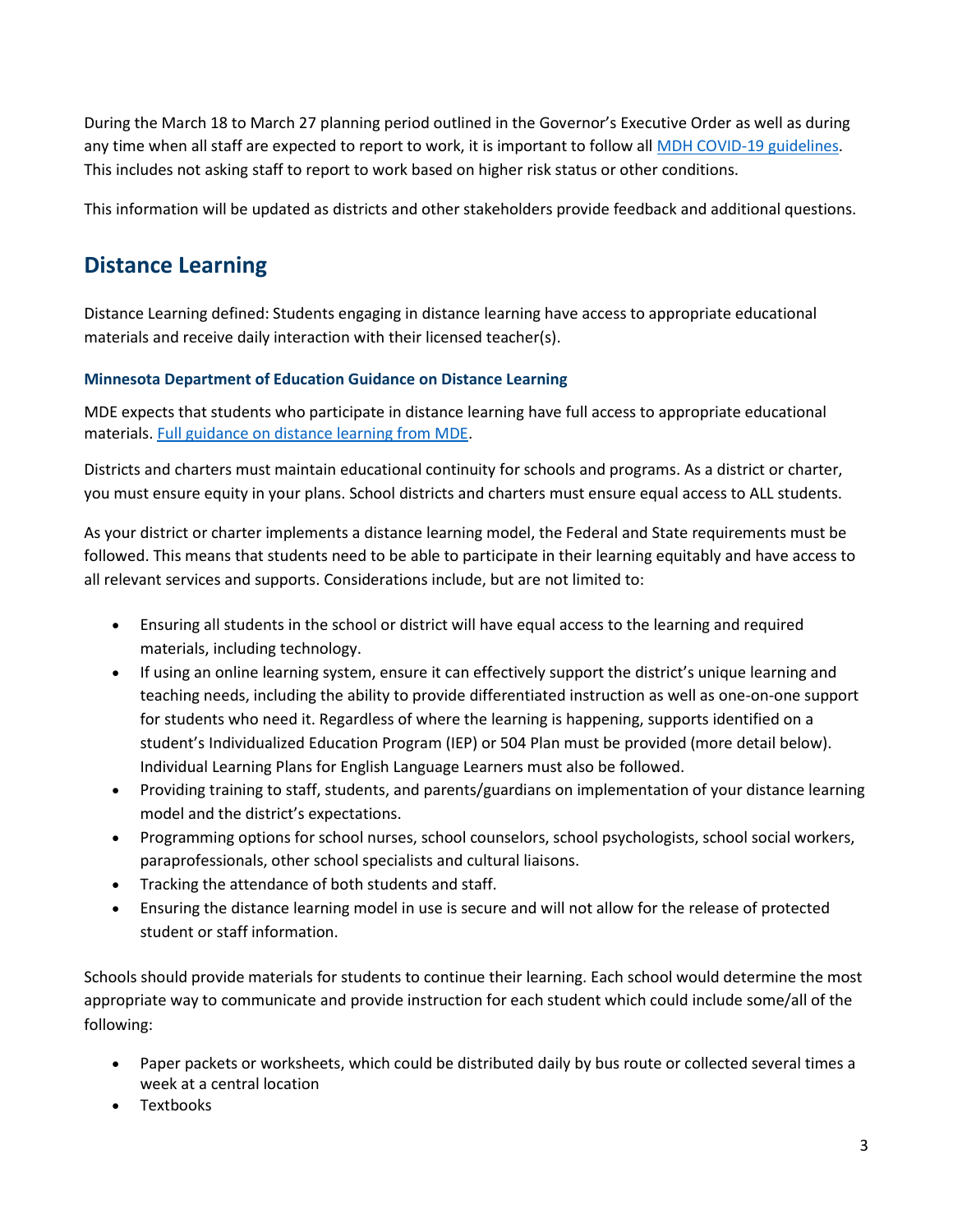- Telephone instruction
- Online resources (take into account availability of broadband)
- Instruction via the school's learning management system (LMS)

### <span id="page-3-0"></span>**Care for Children of Families of Emergency Workers**

- School districts and charter schools should provide care to, at a minimum, district- and charter-enrolled students aged 12 and under who are children of emergency workers critical to the State's response to COVID-19.
- School districts and charters will handle the verification of students, which may include securing a letter from the employer or showing an employment badge.
- The Governor encourages school districts and charters to also provide extended care before and after school hours – to students of emergency workers.

Healthcare staff as described below:

- Health care providers and systems, including hospitals and clinics
- Post-acute and long-term care facilities, including nursing and assisted living facilities
- Other health systems and organizations, such as:
	- o Home Care workers
	- o Personal Care Assistants
	- o Ambulance/emergency
	- o Direct Care and Treatment

<span id="page-3-1"></span>Other emergency staff, including:

- First responders
- Firefighters
- Personnel providing correctional services
- Essential Court personnel
- Minnesota State Veterans Homes staff
- State and local public health agency employees
- MNsure Navigators
- County financial/eligibility workers
- County case managers
- Or any county staff in emergency management or health and human services

To support this critical effort, work with your education staff and community partners, including your unions, as valuable partners with expertise in planning and communicating this collective work.

### **Nutrition**

Districts must provide meals for all children who need them, no matter their resources and no matter what school they attend, in the way that works best for your community, such as grab-and-go or delivery.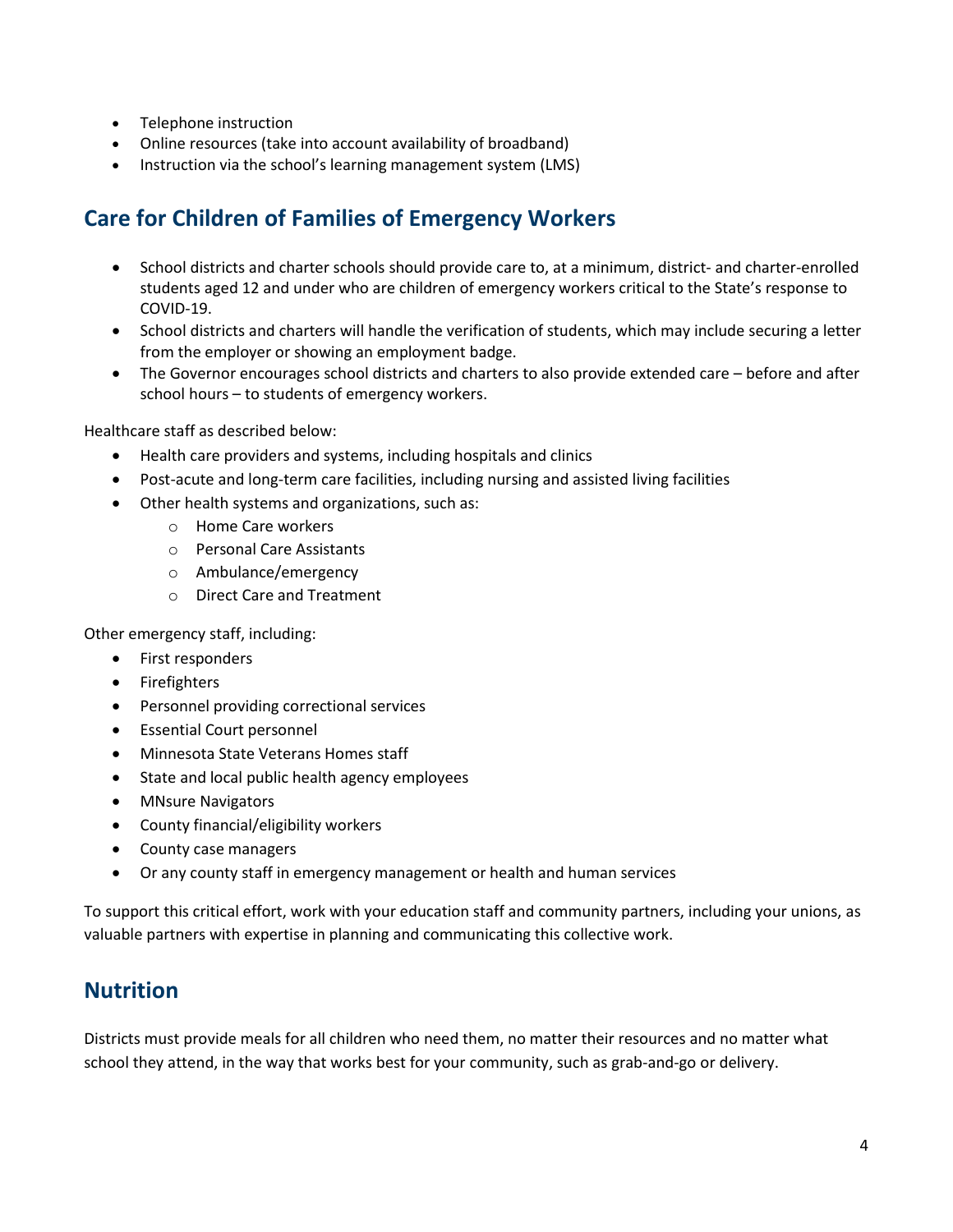#### **Q-and-A on continuing school meals:**

- How do we continue to feed children?
	- o Schools will have two options to serve meals when schools are closed:
		- i. Schools can apply for a waiver to MDE to serve student meals under Seamless Summer Option (SSO)
		- ii. Schools can apply for a waiver to MDE to serve student meals under Summer Food Service Program (SFSP)
- How do we apply for the waivers?
	- $\circ$  Districts and charter schools will apply through the designated Survey Gizmo that will be distributed to school nutrition directors from MDE. The application will include how you will unitize meals, delivery, how to count, and how to serve low-income children.
	- $\circ$  Once approved for the waiver, the second step is for the school to submit an application through CLiCS. MDE application staff will then review and approve the CLiCS application. Once approved, meal site would be open to anyone 18 and under who requested a meal.
- What information do I need to provide to MDE for the waiver?
	- o Which sites will be closed
	- o Start date and time period you are seeking to serve
	- $\circ$  F/R eligibility data of each site
	- o Method of distribution
	- o Meals offered
	- o Plan for communicating changes with parents and households
	- o Method of counting and claiming meals
	- o Type and orders of disposable packaging
- Do we need to follow the meal pattern? What is the meal pattern?
	- $\circ$  Yes, meal pattern must be met and the specific meal pattern will correspond with the program option you choose. Please watch additional technical assistance from MDE.
- What is the meal service for SSO and SFSP?
	- o Meals must be distributed unitized. For example:
		- Food trucks/bus
		- **Bagged lunch**
		- **•** Delivered to homes
		- Grab-and-Go/Pick-up
	- $\circ$  Food must be kept according to proper food handling procedures. For example, if handing out food in a parking lot, must keep milk cold, food hot (if applicable), and use disposable paper/plastic products. Consult updated USDA and MDH guidance on extra measures particular to COVID-19.
- How do I train my staff?
	- o MDE will be creating a webinar for schools and school nutrition staff
	- o Establish a plan for phone and email triage
	- o Review written waiver and guidance materials
- How long do I have to get my application in?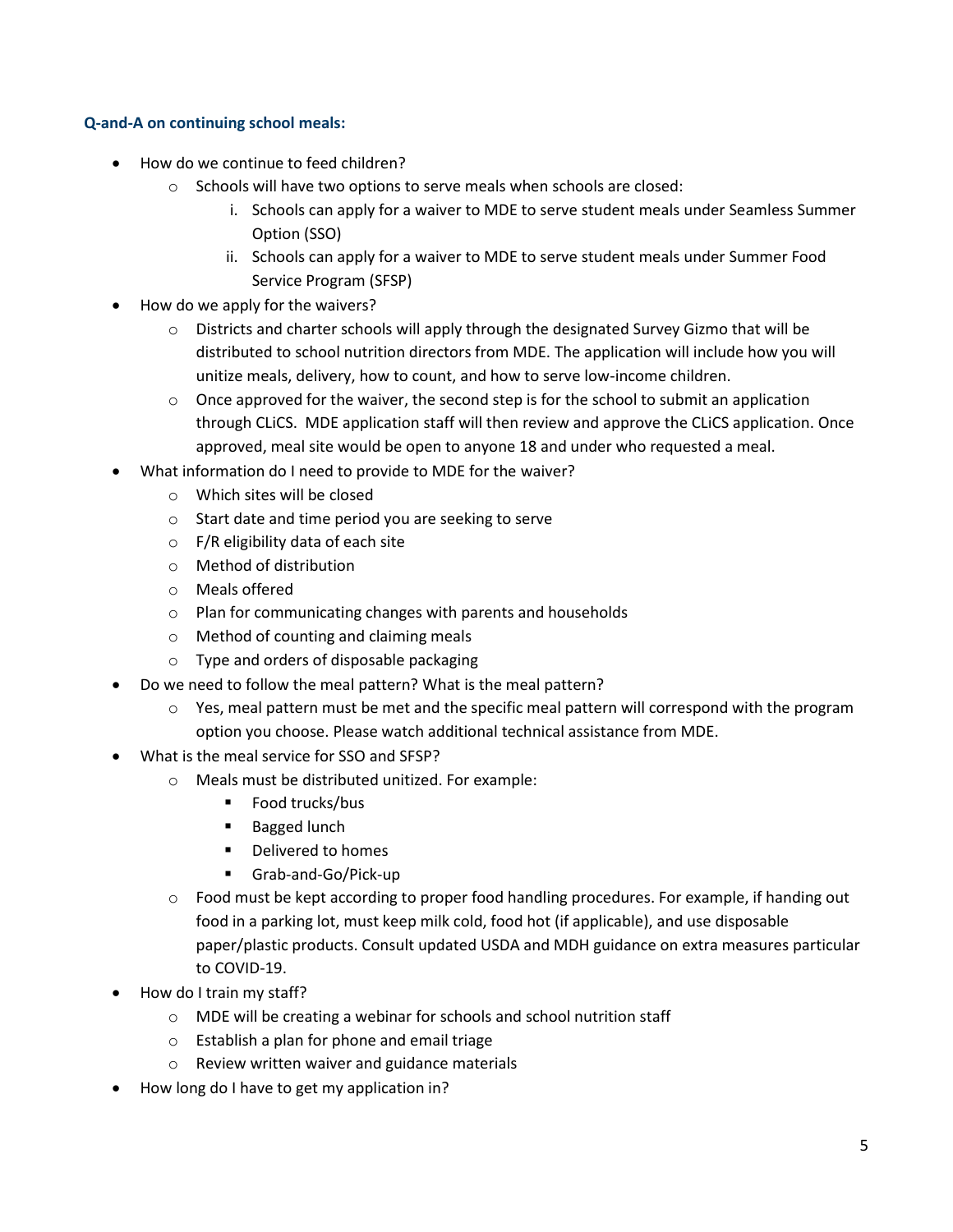- $\circ$  Applications must be approved before service can begin unless the SSO option is chosen.
- $\circ$  If an application contains all the required information, it will be approved quickly.
- o Watch for further guidance from MDE or contact MDE staff.
- Can At-Risk Afterschool meal programs shift to SFSP if under a SFSP sponsor?
	- o At-Risk does not need to shift to SFSP. It can still operate an afterschool meals program.
- How many meals can be provided with SFSP?
	- o SFSP can provide one meal and two snacks or two meals and one snack.
- Can a nonprofit sponsor of At-Risk at a school site still provide meals?
	- o The At-Risk program can still operate if a school is closed but still in session (distance learning). However, USDA is not offering a non-congregate waiver for At-Risk sites. You must deliver meals in a congregate setting. If a school site has been ordered to close, it may not be available for At-Risk service.

MDE received a waiver from USDA that allows schools to continue operating the National School Lunch Program in a non-congregate setting. MDE will provide additional guidance to districts now that this option is available.

MDE is awaiting guidance from USDA on opportunities for CACFP flexibilities. MDE will provide this information as soon as it is received from USDA.

#### **Implementation Guidance**

- Ensure all the students' nutritional needs are addressed. This includes students with allergies and other food restrictions. Make sure to mark the food appropriately.
- Create multiple geographically located food distribution centers where necessary. Students are not allowed to eat inside the school.
- Ensure that all necessary personnel are stationed to maximize student and staff safety and that all distribution sites are supervised.
- Explore distribution strategies that will avoid large gatherings of people and make social distancing possible.
- Students can receive two meals a day (one breakfast, one lunch, or one snack in any combination). Both meals can be distributed at once either via pick-up, drive-up or delivery.
- Only parent/guardians/students themselves may pick up food. Children do not need to be accompanied by an adult to receive food.
- Allow ample and reasonable amount of time for meal pick-up for each meal service, recognizing that families may be experiencing challenges during this time.
- Use multiple modes of communication to inform students and families of available food service, including time, location, and method of distribution.
- Consider multiple methods of distribution, such as drive up; walk up; satellite locations, such as libraries, churches, park districts, and youth centers; home delivery via bus routes; and other options.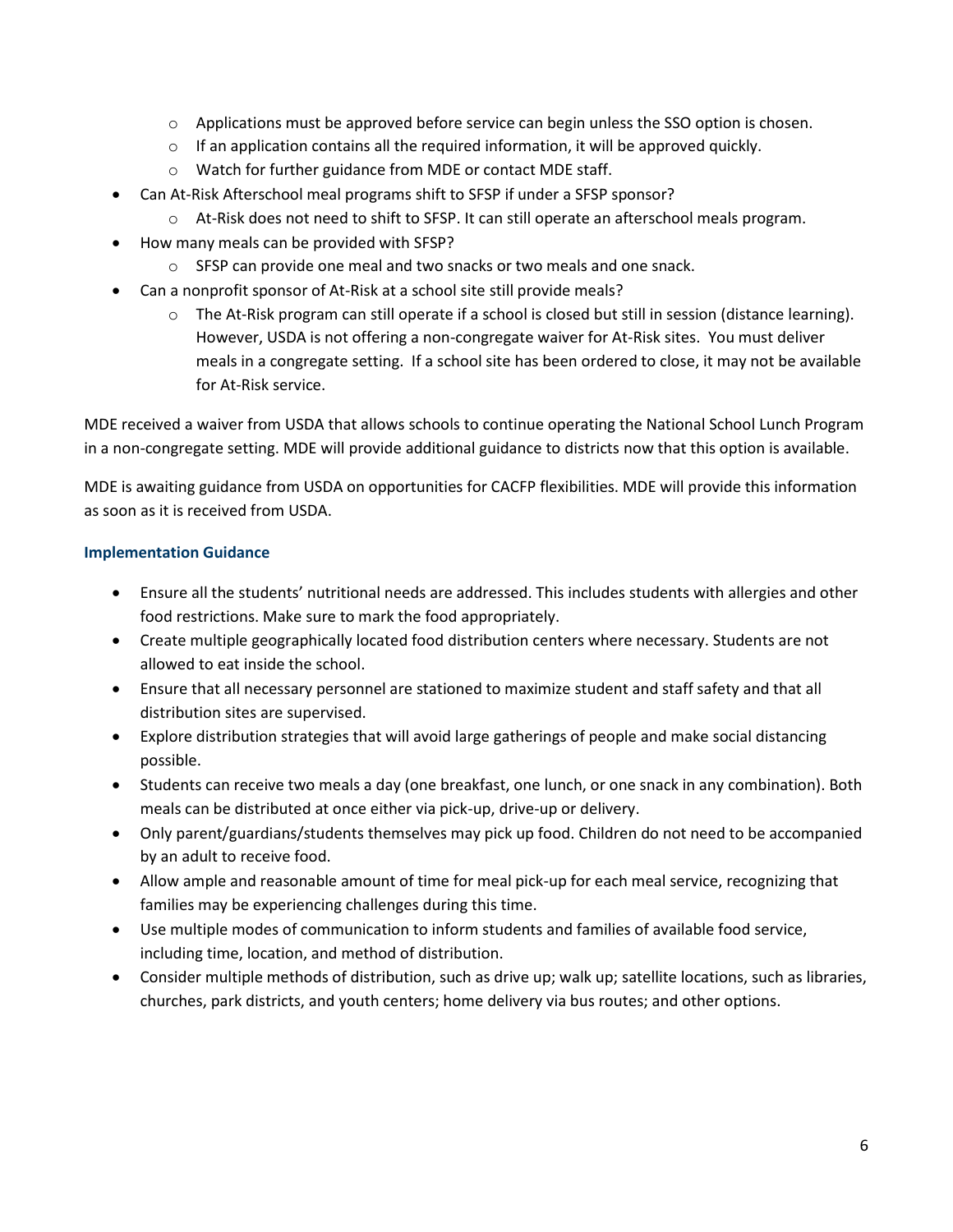# <span id="page-6-0"></span>**Meals and/or Instructional Material Pick-up**

#### **Implementation Options for Consideration**

- Drive-up (for meals): School personnel will communicate with families the time frame in which food (breakfast/lunch) will be distributed. Families will drive to their home school or alternative location, provide their name and a sacked breakfast and lunch will be given. Each family will be provided with one meal per eligible child. Both breakfast and lunch can be given to family at once. If the home school is located on a busy intersection, another location of the school can be used.
- Walk up (to school building): Children and adults will walk to the school or alternative location to pick-up food and/or materials
- Satellite locations (if opened): Any place that families have access to. School personnel should communicate with community facilities to determine if their location is open and available to serve as a food distribution center. Locations other than schools, i.e., any place that families have access to. Community facilities could include:
	- Libraries
	- Places of worship
	- Park districts
	- Youth/community centers
- Home delivery: School staff member or designee will deliver meal(s) and/or materials to student homes. Families who lack transportation or with medically fragile children can request that food be delivered to their residence. Schools should initiate plans with families to make arrangements prior to delivery. For meals, both breakfast and lunch can be delivered at once.

### <span id="page-6-1"></span>**Health and Wellness**

Please consider the health and wellness of your students. How will you ensure the short and long term health and wellness of your:

- Students
- Staff
- Families
- Community
- Volunteers
- Contractors

#### **Talking to Children about COVID-19**

Concern over this new virus can make children and families anxious. It is very important to remember that children look to adults for guidance on how to react to stressful events. If adults seem overly worried, children's anxiety may rise. Adults should reassure children that health and school officials are working hard to ensure that people throughout the country stay healthy. Children also need factual, age appropriate information about the potential seriousness of disease risk, so the focus of conversation should be concrete instructions about how to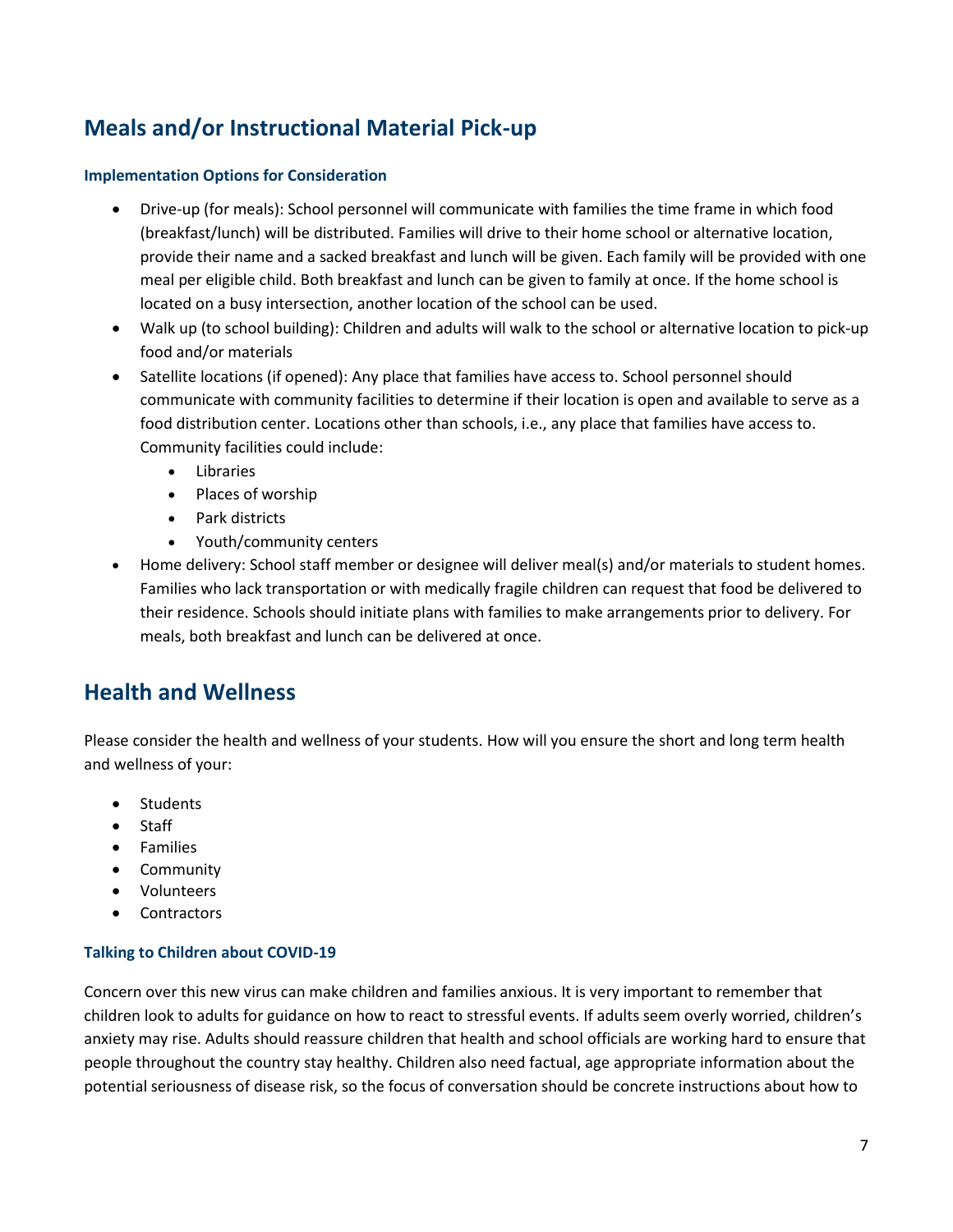avoid infections and the spread of disease. Teaching children positive measures, talking with them about their fears, and giving them a sense of some control over their risk of infections can help reduce anxiety.

Additional information and specific guidelines can be found at: [Talking to Children about COVID-19](https://www.nasponline.org/resources-and-publications/resources-and-podcasts/school-climate-safety-and-crisis/health-crisis-resources/talking-to-children-about-covid-19-(coronavirus)-a-parent-resource)

### **Mental Health and Well-being**

The stress of preparing for COVID-19 and school closure can increase the worry and anxiety of students, staff, families, and communities. The following resources and tips can be used by school and district leaders to protect your health and well-being of those you serve. Districts should work through plans for smooth continuity of services including school-linked mental health and other student supports.

### **Bullying and Harassment**

COVID-19 is not at all connected to race, ethnicity, or nationality. School staff should be mindful that bullying, intimidation, or harassment of students based on actual or perceived race, color, national origin, or disability (including the actual disability of being infected with COVID-19 or perception of being infected) may result in a violation of state and federal civil rights laws. School districts must take immediate and appropriate action to investigate what occurred when responding to reports of bullying or harassment. If parents and families believe their child has experienced bullying, harassment, or intimidation related to the COVID-19 outbreak, they should contact their school principal or their designee.

### <span id="page-7-0"></span>**Mental Health Support Resources**

The impact of a school closure often goes beyond academics. Schools need be aware of and prepared to cope with the potential impact these closures will have on the mental health and wellbeing of students, staff, and families. The following resources can help schools and districts provide supports during school closure.

Minnesota Department of Education - <https://education.mn.gov/MDE/dse/safe/res/resp/>

National Association of School Psychologist - [https://www.nasponline.org/resources-and](https://www.nasponline.org/resources-and-publications/resources-and-podcasts/school-climate-safety-and-crisis/health-crisis-resources)[publications/resources-and-podcasts/school-climate-safety-and-crisis/health-crisis-resources](https://www.nasponline.org/resources-and-publications/resources-and-podcasts/school-climate-safety-and-crisis/health-crisis-resources)

National Alliance on Mental Illness Minnesota - [https://namimn.org/support/mental-health-support-and](https://namimn.org/support/mental-health-support-and-information-on-covid-19/)[information-on-covid-19/](https://namimn.org/support/mental-health-support-and-information-on-covid-19/)

Center for Disease Control and Prevention - [https://www.cdc.gov/coronavirus/2019-ncov/prepare/managing](https://www.cdc.gov/coronavirus/2019-ncov/prepare/managing-stress-anxiety.html)[stress-anxiety.html](https://www.cdc.gov/coronavirus/2019-ncov/prepare/managing-stress-anxiety.html)

The Los Angeles County Department of Health Guidance for School Administrators <http://www.publichealth.lacounty.gov/media/Coronavirus/GuidanceForSchools.pdf>

The California Department of Public Health School Guidance on COVID-19 [https://www.cdph.ca.gov/Programs/CID/DCDC/CDPH%20Document%20Library/School%20Guidance\\_ADA%20C](https://www.cdph.ca.gov/Programs/CID/DCDC/CDPH%20Document%20Library/School%20Guidance_ADA%20Compliant_FINAL.pdf) [ompliant\\_FINAL.pdf](https://www.cdph.ca.gov/Programs/CID/DCDC/CDPH%20Document%20Library/School%20Guidance_ADA%20Compliant_FINAL.pdf)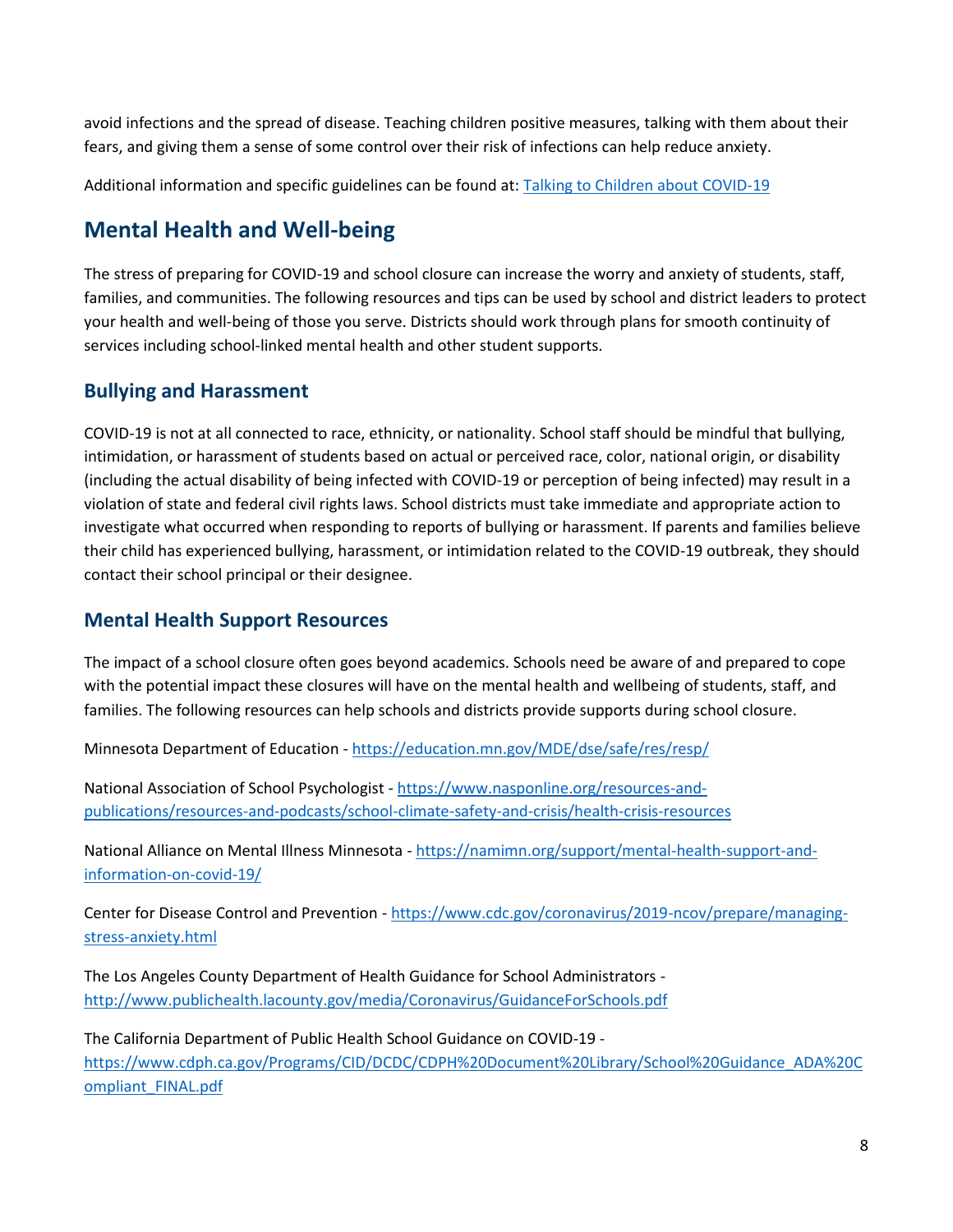The Colorín Colorado Coronavirus: Multilingual Resources for School <https://www.colorincolorado.org/coronavirus>

The Child Mind Institute's Talking to Kids About the Coronavirus. Students may experience hunger, abuse, or lack of healthcare in their homes and with their families. Know local resources and be prepared to help <https://childmind.org/article/talking-to-kids-about-the-coronavirus/>

SAMSHA's Taking Care of Your Behavioral Health: Tips for Social Distancing, Quarantine, and Isolation During an Infectious Disease Outbreak - <https://store.samhsa.gov/system/files/sma14-4894.pdf>

SAMHA's Coping With Stress During Infectious Disease Outbreaks <https://store.samhsa.gov/system/files/sma14-4885.pdf>

### <span id="page-8-0"></span>**Attendance and Truancy**

Ensure your attendance and absence policy accommodates for the implementation of your distance learning model. Clearly communicate expectations to students, staff and parents. All students should follow individual district, school, or charter school policies and guidelines for excused absences. Please exercise caution before starting the truancy process. Please coordinate with your county on any decision.

### <span id="page-8-1"></span>**Special Education Services – IEP or 504 Plan**

This section ensures that students with disabilities will continue to receive specialized instruction and related services through a distance learning model to meet their identified needs.

This section provides guidance for districts to develop a distance learning model that includes equitable access to specialized instruction and related services for students with disabilities so that they have access to general education standards and continue to demonstrate progress toward the general education standards and IEP goals.

This section has resources including written guidance from the U.S. Department of Education, Office of Special Education Programs.

Provision of education for students (birth  $-21$ ) with disabilities is another important consideration when engaging in this planning.

In the event of extended school closures, the school district remains responsible for the free appropriate public education (FAPE) of its students eligible for special education services who have an individualized education program (IEP) or 504 plan. Districts and charters must plan how they will continue to meet the requirements of Part B (3- 21) and Part C (birth to three) of the Individuals with Disabilities Education Act (IDEA), Part B and Part C. Please consider the following:

 Develop a process to communicate with parents and guardians regarding their child's services, which should include discussion regarding amending IEP's to address how best to meet the student's needs in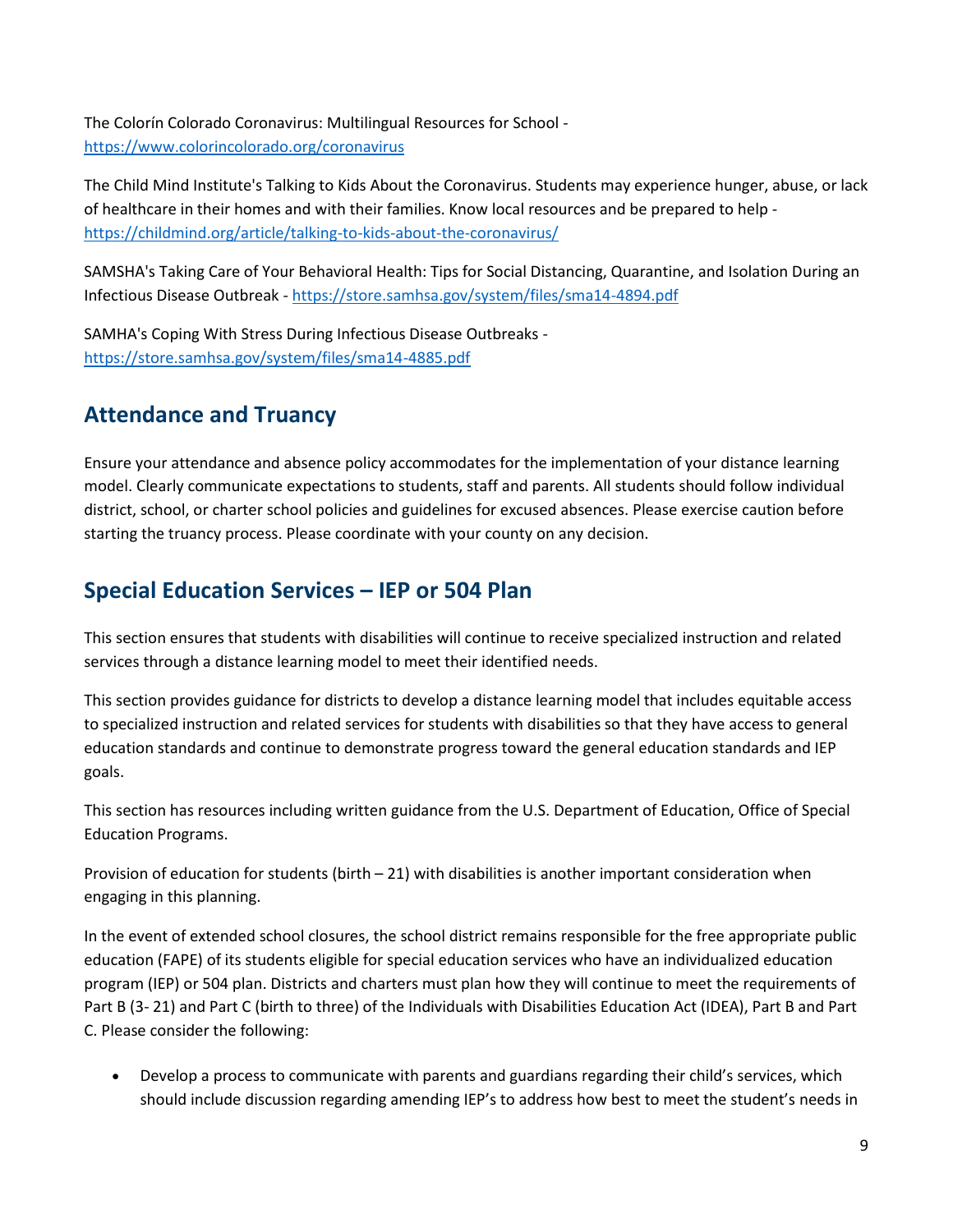a flexible learning model. This includes direct specialized instruction, related services, and accommodations.

- $\circ$  Consider what other IEP team members, and agencies and organizations should be included in the communication, including contracted providers and non-public agencies. Tele-related services can be used to address needs such as speech and language, and mental health services.
- $\circ$  Review the delivery of special education and related services, as well as general education curriculum to ensure that students with disabilities have equal access to distance learning. This includes children from birth through age 21. This will necessitate communication between the case manager, the general education teachers, the parent/guardian and related services providers to ensure that students with disabilities can be appropriately involved and make progress toward the general education standards and IEP goals.
- $\circ$  Districts will need to address translation and interpreter needs for students and families when developing and providing instructional materials.
- $\circ$  Consider the use of hot spots and free internet services being offered by internet companies for the delivery of instruction and for due process procedures.
- $\circ$  Consider delivering instructional materials to students through the school bus transportation routes.
- Develop a protocol to communicate with school administrators and educators in order to prepare staff to plan for the needs of students eligible for special education, child find activities, evaluations/reevaluations, and IEP implementation.
	- o IEP's must continue to be implemented.
	- $\circ$  Address the process you will use to hold IEP meetings to review IEP goals and services, and the process to conduct evaluations and reevaluations. This could include virtual meetings and phone conferences.

Review the [memo from the US Department of Education, Office of Special Education](https://www2.ed.gov/policy/speced/guid/idea/memosdcltrs/qa-covid-19-03-12-2020.pdf?utm_content=&utm_medium=email&utm_name=&utm_source=govdelivery&utm_term=) Programs with questions and answers to federal special education issues related to school closure, district closure and services and programming for medically fragile children on IEPs and educational opportunities, such as distance learning.

#### **Q & A on Special Education Services**

- When schools move to a distance learning model for all students as the result of a state-ordered school closure, how should schools provide special education services? Will there be compensatory time?
	- o See OSEP's Q and A document above, question A1.
- What does direct instruction mean in the use of a distance learning model during the COVID-19 emergency?
	- $\circ$  Instruction may be provided by special education staff, including related service providers. Districts will need to address translation and interpreting needs for students and families when developing and providing instructional materials.
	- $\circ$  This can occur through a variety of means consistent with the distance learning section of this document. This includes:
		- **Paper packets or worksheets, which could be distributed daily by bus route or collected** several times a week at a central location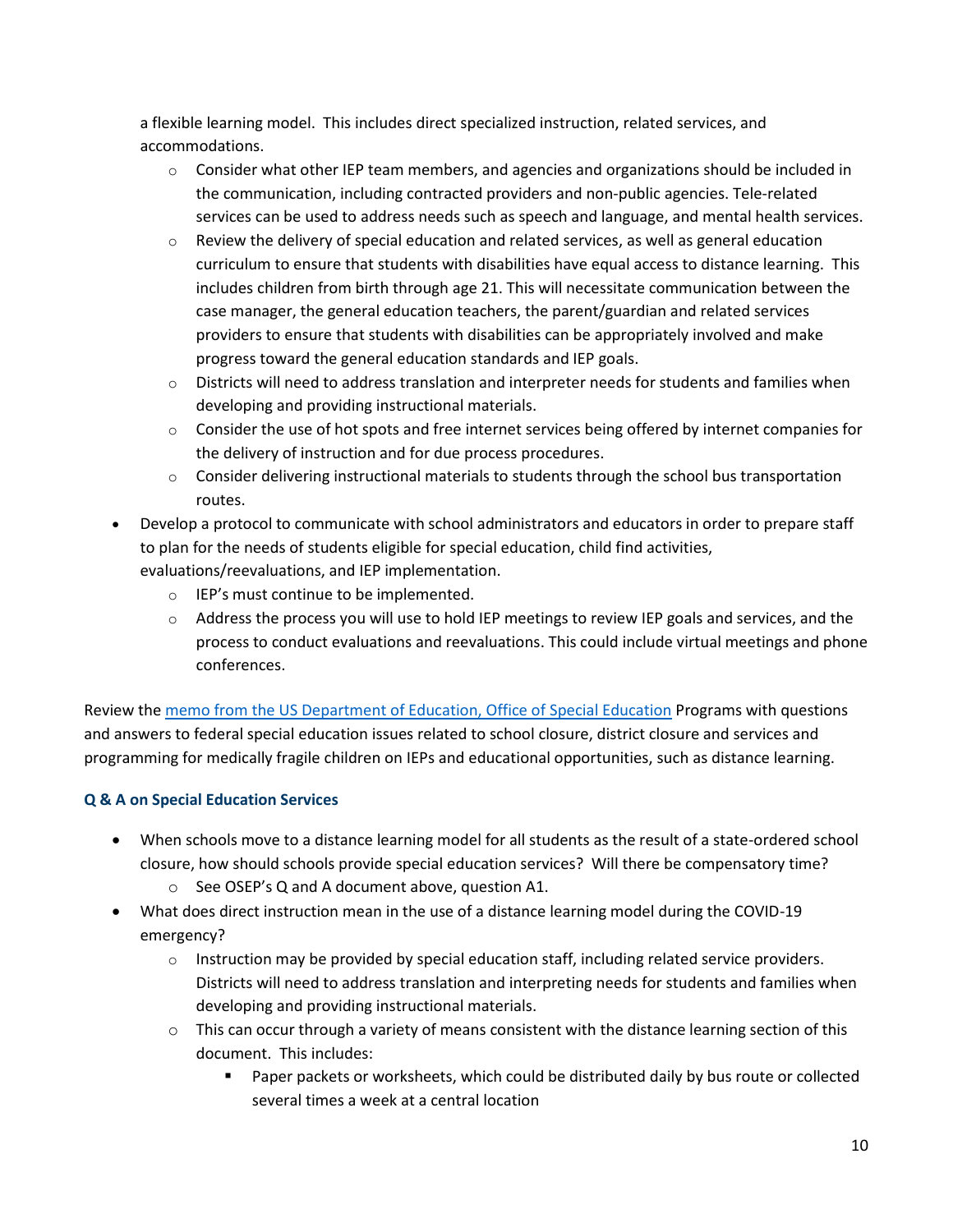- **Textbooks**
- **Telephone instruction**
- Online resources (take into account availability of broadband)
- instruction via the school's learning management system (LMS)
- o This can also include platforms such as Skype, face time, and Zoom.
- $\circ$  Districts will need to address translation needs for students and families when developing and providing instructional materials.
- How do we implement a distance learning model during COVID-19 school closures for students who have IEPs with transition related activities in the community?
	- $\circ$  As part of the planning process, IEPs with transition related activities in the community will need to be amended to reflect the distance learning model. See also the OSEP Guidance
- How does this impact the district's responsibility for special education monitoring activities and associated timelines?
	- $\circ$  If your district has a scheduled program monitoring visit during the district closure, MDE staff will contact you to determine how to complete monitoring activities.
- How does this impact any pending special education dispute resolution mediations, facilitated IEP meetings, complaints and due process hearings in my district?
	- o During your planning for school district closure, please send emails to Karen Reiter at [Karen.reiter@state.mn.us](mailto:Karen.reiter@state.mn.us) in the MDE Division of Compliance and Assistance to discuss options.
- Can a school staff member ask if the parent has recently traveled out of the country prior to providing services in the student's home?
	- $\circ$  See the *Office of Special Education memo*, question B2. This is a question best addressed by the local school district in consultation with the Minnesota Department of Health and their guidelines.
- What is the district's obligation for due process meetings (annual reviews, initial IEP, reevaluations)?
	- $\circ$  IEP teams are allowed to meet virtually to complete due process activities. Districts and charters could also move forward with assessments and evaluation available online. For activities that are not reasonable to carry out if a school is closed or a student is ill, those activities could be delayed until the district is reopened.
- Will there be any special education funding impacts?
	- o All requests for reimbursement will be evaluated on a case-by-case basis. But generally, special education and related services provided under an IEP through distance learning should be reimbursable. For further questions regarding state and federal streams of funding, contact [mde.sped@state.mn.us.](mailto:mde.sped@state.mn.us)

For questions related to special education compliance, please contact Marikay Canaga Litzau at [Marikay.litzau@state.mn.us](mailto:Marikay.litzau@state.mn.us)

For all other special education questions for students with disabilities ages three through 21 please contact Robyn Widely at [robyn.widley@state.mn.us.](mailto:robyn.widley@state.mn.us)

For Part C information, please see the early learning/Part C section of this document. Please contact Lisa Backer for Part C questions at lisa.backer@state.mn.us.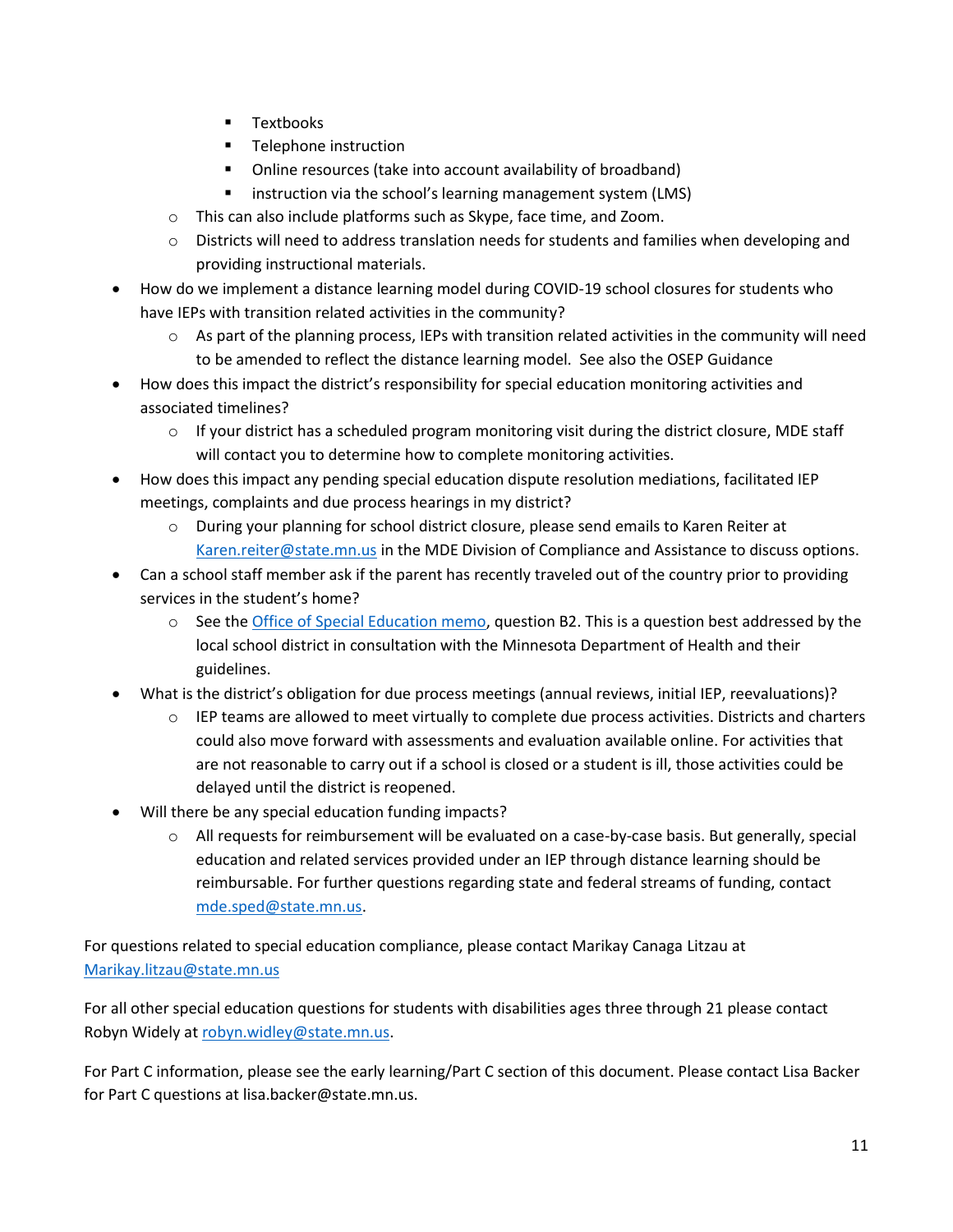#### **Additional resources from the US Department of Education:**

OSEP resources**: [COVID-19 information and resources page](https://lnks.gd/l/eyJhbGciOiJIUzI1NiJ9.eyJidWxsZXRpbl9saW5rX2lkIjoxMDQsInVyaSI6ImJwMjpjbGljayIsImJ1bGxldGluX2lkIjoiMjAyMDAzMTIuMTg2NDk4NzEiLCJ1cmwiOiJodHRwczovL3d3dy5lZC5nb3YvY29yb25hdmlydXM_dXRtX2NvbnRlbnQ9JnV0bV9tZWRpdW09ZW1haWwmdXRtX25hbWU9JnV0bV9zb3VyY2U9Z292ZGVsaXZlcnkmdXRtX3Rlcm09In0.5dU94hQWizhE85eswMHY1hHP3gk_Tf-V0FsnQJaypCc/br/76051597199-l)**

### <span id="page-11-0"></span>**English Learners**

Provision of education for English learners is an important consideration when engaging in this planning. The school district remains responsible for educating English learners. Districts and charters must plan how they will continue to meet the requirements of English leaners' educational needs.

By law, students who are identified to receive English language development services must be provided supports that allow them access academic content. English learners must receive research based, appropriately resourced supports to access content, and districts may not withhold services based on characteristics such as immigration status. A brief overview of legal requirements for English language development services can be found in the U.S. Department of Education's [Dear Colleague Letter](https://www2.ed.gov/about/offices/list/ocr/letters/colleague-el-201501.pdf) regarding education for English learners. Immediate considerations for English learners include:

- Access to a reliable internet connection
- Communication with families that may not speak English as a primary language
- Ability of the student to understand and produce complex academic language for assignments without typical scaffolds
- Availability of scaffolding methods that are available in a distance learning environment

Ultimately, English learners need to have the chance to access grade level standards and still need some sort of support to access academic content.

#### *Considerations for Supporting English Learners*

- Do we still need to serve English learners?
	- $\circ$  Yes. While distance learning is likely a new medium of instruction for many students and educators, the law is clear that students still need to be served. To the extent possible, that service should reflect the language proficiency levels of the students. In some cases, different service levels would boil down to the amount of time that students receive services from a licensed English language development teacher. We are aware that many English language development teachers serve students by co-teaching content classes with licensed content teachers. Collaboration between English language development teachers and academic content teachers is still encouraged. Regarding content instruction, English learners still need to have access to core content instruction from a teacher licensed in that content area, however that looks in your distance learning setting.
- What types of scaffolds can we provide to English learners?
	- $\circ$  Educators should consider the options that may be available to them to provide access to content for English learners. Home language is an asset and should be utilized. Many online learning resources, such as Khan Academy, provide videos in Spanish, French, and Portuguese. While these translations certainly wouldn't help many English learners in Minnesota, and it certainly wouldn't substitute for core content instruction, it is the type of resource that educators should consider using. We urge caution when using it because it certainly doesn't always provide accurate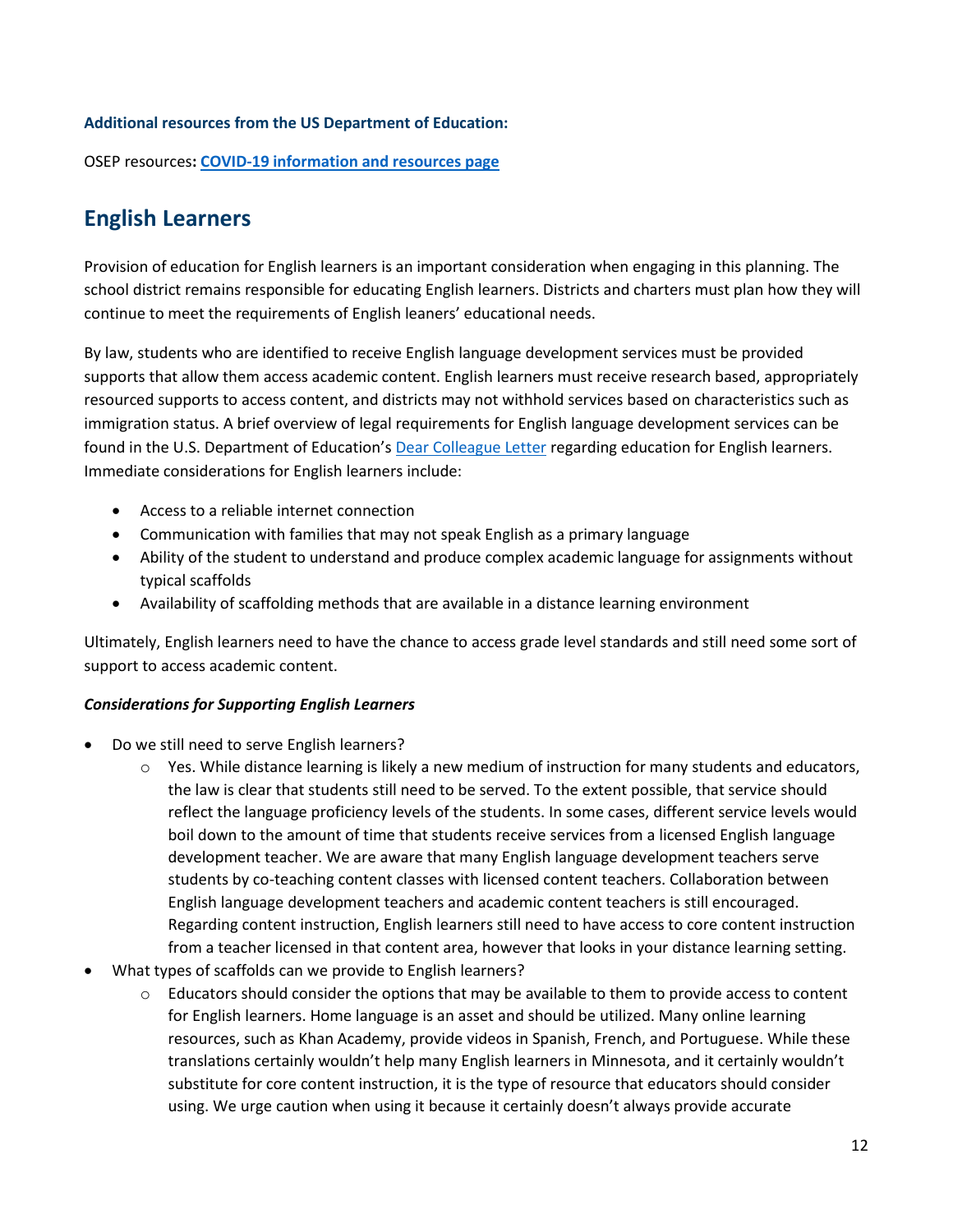translations, but Google Translate is a resource that should be considered to aid students. However, we emphasize that this is a tool and is not a substitute for English language development services and shouldn't be used absent from other attempts to scaffold instruction. Teachers should also consider using online platforms such as Google Hangouts and Zoom—which has been made free for educators during this pandemic—to provide small group instruction to students provided that students have access to devices and a reliable internet connection.

- What if students are not able to finish ACCESS testing?
	- o This issue is addressed in the [assessment section](#page-16-0) of this document.
- How should we reach out to the parents of students receiving English language development services and multilingual parents in general during the COVID-19 pandemic?
	- o Districts will need to consider a variety of ways to reach out to families that do not use English as a primary language. Multilingual staff have not only linguistic resources but also cultural capital that may allow them to be trusted messengers. They should be leveraged whenever possible. Districts should also consider multiple modes of communicating, such as by phone call, email, and social media in as many languages as they are able. Community assets should also be leveraged. Multilingual and multicultural leaders of community organizations and religious institutions that the community trusts should be tapped whenever possible to reach out to families that primarily speak a language other than English.
- Can the English language development teacher provide credit-bearing content instruction via distance learning if they don't have a license in the content area or if they are not collaborating with a licensed coteacher?
	- $\circ$  No. This is the case during typical school instruction and this requirement does not go away in this situation.

### <span id="page-12-0"></span>**Students Experiencing Homelessness or Housing Instability**

Minnesota public and charter schools identified over 9,000 students experiencing homelessness enrolled on October 1, 2019, attending over 1,400 schools spanning 77 counties. Roughly double this number are expected to have been identified by the end of the school year. Due to the economic impacts of the COVID-19 pandemic, the number of students facing homelessness could grow even further, particularly among families who today may be in a precarious housing situation, such as paying too much for rent and dependent on low-wage jobs that may also be impacted by the pandemic.

Students experiencing homelessness face unique barriers from school closings and to participating in distance learning, including limited availability of technology and living situations that do not support doing homework (e.g., in a car). Schools have critical responsibilities for the education of these students, and are also critical partners in the community-wide response to addressing the unique vulnerabilities of these students. Students experiencing homelessness are disproportionately students of color, lesbian, gay, bisexual, transgender, or queer (LGBTQ), and/or students with disabilities, meaning that a robust plan for meeting the needs of these students is also a critical equity issue to ensure that all Minnesota students can participate fully in distance learning.

Every school and school district's distance learning plan should specify how it will satisfy the Federal requirements of the [McKinney-Vento Homeless Education Assistance Improvements Act of 2001,](http://www2.ed.gov/policy/elsec/leg/esea02/pg116.html) as amended by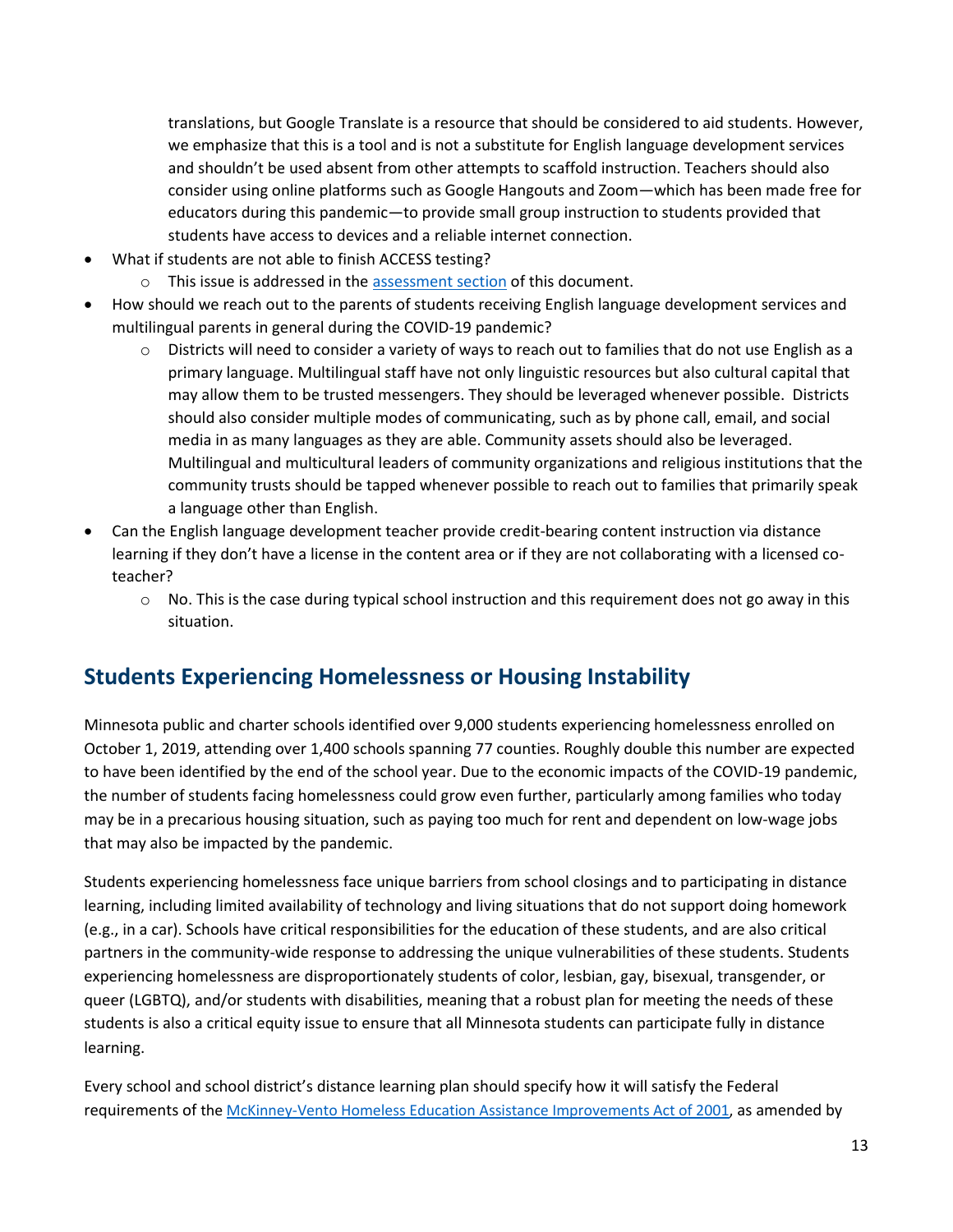the Every Student Succeeds Act of 2015, to support homelessness students throughout this crisis and promote their full participation in their education throughout the duration of the distance learning period.

During the planning period, schools and school districts should:

- Understand th[e legal requirements for districts](http://www2.ed.gov/policy/elsec/leg/esea02/pg116.html) to support homeless students in having full access to education, which remain in full force and effect. In addition to MDE's [posted guidance for school districts](https://education.mn.gov/MDE/dse/ESEA/home/)  [on meeting these requirements,](https://education.mn.gov/MDE/dse/ESEA/home/) several technical assistance centers and associations also have guides for implementing these requirements, including th[e National Center on Homeless Education,](https://nche.ed.gov/homeless-liaison-toolkit/) th[e National](https://naehcy.org/essa/)  [Association for the Education of Homeless Children and Youth,](https://naehcy.org/essa/) and [SchoolHouse Connection.](https://www.schoolhouseconnection.org/mckinney-vento-act-two-page-summary/)
- Designate key staff who will coordinate homeless-specific responses at a district or school level. In addition to the Federally-mandated district-level homeless liaison role, schools with a high rate or large number of homeless students will benefit from having designated staff at a school-level for assessing, planning for, and responding to the needs of homeless students.
- Monitor evolving and emerging recommendations specifically pertaining to homeless students during the COVID-19 pandemic offered by [SchoolHouse Connection](https://www.schoolhouseconnection.org/covid19-and-homelessness/) and that may be available from other sources over time.
- Follow social media accounts of and subscribe to the mailing lists for organizations that will consolidate and disseminate recommendations and resources to support homeless students throughout the pandemic, including the National Center on Homeless Education, the National Association for the Education of Homeless Children and Youth, and SchoolHouse Connection.
- Assess the living situations and other characteristics of students flagged as experiencing homelessness in their student record to help triage where the greatest support will be needed for these students to fully participate in distance learning. For example, students who are presently unsheltered or staying somewhere not meant for habitation may have a more difficult time participating in distance learning than students who are staying in an emergency shelter that is equipped with internet access.
- Develop, implement, and distribute an assessment of each student's needs related to distance learning that does not presume that students have stable or consistent housing. This assessment should be easy for parents or guardians to complete and guide them to resources to help meet basic requirements for participation in distance learning (e.g., a consistent place to do homework that allows students to concentrate).
- Determine how existing or alternative transportation options could be deployed to meet basic student needs that would normally be met at school, such as delivery of meals, educational materials, or other resources.
- Develop expectations for distance learning that do not require access to specific technology, including computers, telephones, or internet, and that specifies options for students who do not have access to these things.
- Engage your local shelters or other locations where students experiencing homelessness may be concentrated (e.g., emergency shelters, domestic violence shelters, drop-in centers for homeless youth, etc.) to help strengthen their ability to support students' participation in distance learning. This could include, for example, loaning computers from a school computer lab to a location where students could use them within a shelter to do their homework.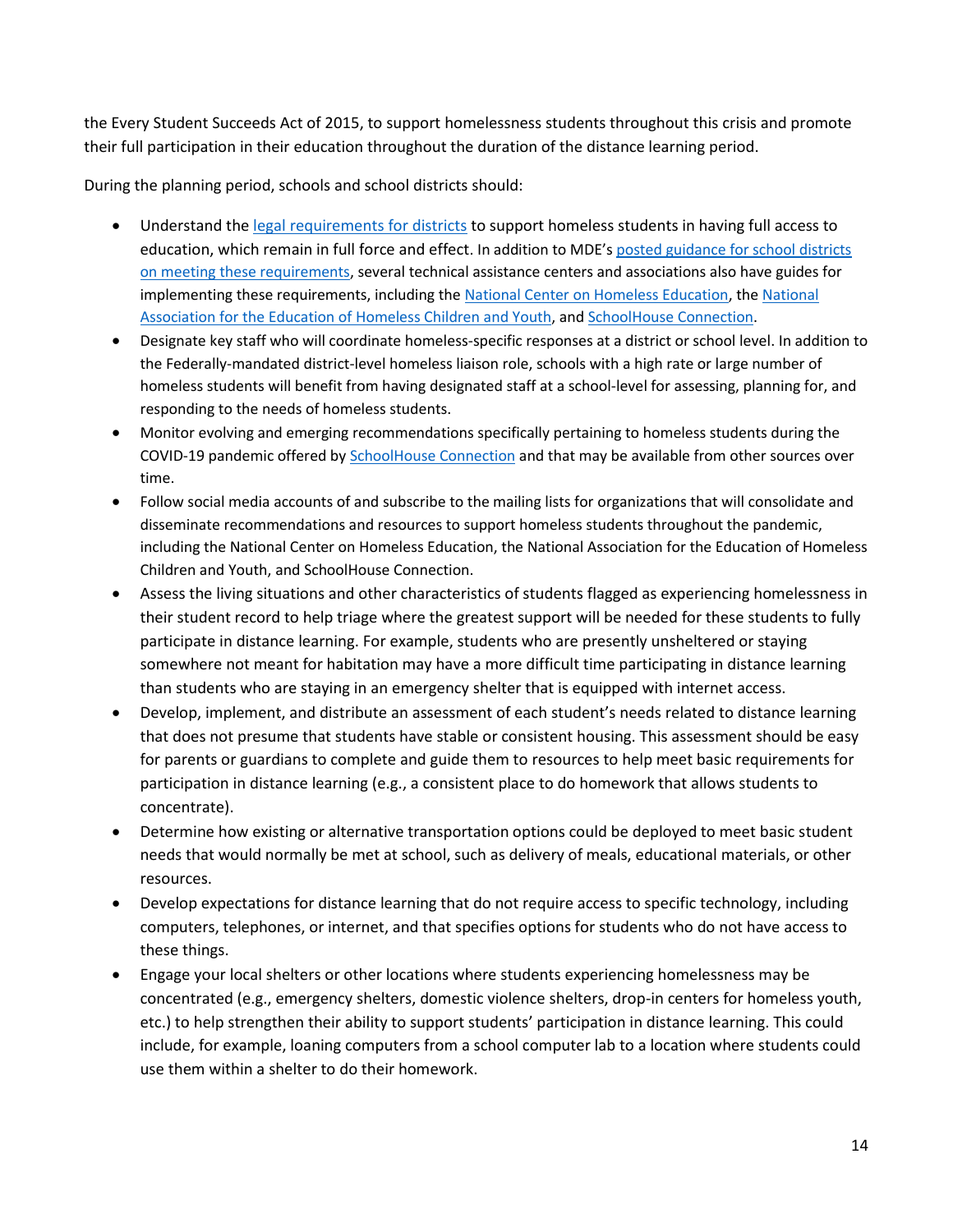- Engage you[r local public health departments,](https://www.health.state.mn.us/communities/practice/connect/findlph.html) [county or Tribal human services departments,](https://mn.gov/dhs/general-public/about-dhs/contact-us/counties-and-regional-offices/) and [Continuum of Care region](https://www.hud.gov/states/minnesota/homeless/mnccc) on planning efforts to meet the needs of homeless students throughout the pandemic. With these local partners, develop protocols for how schools would identify and meet the needs of students experiencing homelessness in ways that are consistent with [protecting student](https://studentprivacy.ed.gov/sites/default/files/resource_document/file/FERPA%20and%20Coronavirus%20Frequently%20Asked%20Questions.pdf)  [privacy,](https://studentprivacy.ed.gov/sites/default/files/resource_document/file/FERPA%20and%20Coronavirus%20Frequently%20Asked%20Questions.pdf) including the special provisions that apply in emergencies.
- Engage your local libraries to assess their ability to help support students success with distance learning, including study spaces, computer access, and access to instructional materials.
- Establish a hotline for students who may have difficulties participating in distance learning to use in connecting with school personnel who can help troubleshoot or identify options, ideally with the option to allow text messaging in addition to telephone calls.
- Anticipate increased student support needs related to anxiety and trauma related to the pandemic.

Throughout the distance learning period, schools and school districts should:

- Implement expectations for distance learning that do not require students to check in or report attendance over video or audio connections, which may be infeasible in the setting where a student is located.
- Encourage students and parents to reach out if their living situation changes and to access additional support to promote every student's ability to participate in distance learning.
- Monitor participation and engagement of homeless students in distance learning (e.g., including both attendance and performance) as a distinct group, to help guide whether additional staff support, engagement, or assistance are needed for students experiencing homelessness.
- Schedule leadership-level reviews of the efficacy of distance learning plans and approaches for homeless students, and consider alternatives or additional support needs as part of that review.
- Monitor emerging guidance or recommendations on supporting homeless students and implement changes as appropriate.
- Maintain regular contact with [local public health departments,](https://www.health.state.mn.us/communities/practice/connect/findlph.html) [county or Tribal human services](https://mn.gov/dhs/general-public/about-dhs/contact-us/counties-and-regional-offices/)  [departments,](https://mn.gov/dhs/general-public/about-dhs/contact-us/counties-and-regional-offices/) an[d Continuum of Care planning bodies](https://www.hud.gov/states/minnesota/homeless/mnccc) on ongoing or emerging needs and to connect to resources that can assist students and families experiencing homelessness.

### <span id="page-14-0"></span>**Early Learning**

School-based early care and education programs such as voluntary prekindergarten and school readiness plus are expected to be included in your district's distance learning plan.

#### **Voluntary Prekindergarten and School Readiness Plus**

Through the implementation of age-appropriate distance learning activities, programs will be expected to meet minimum hour requirements excluding the instructional hours that would have occurred during the ten day planning period. Read the [guidance on creating a distance learning plan for prekindergarten](https://education.mn.gov/mdeprod/idcplg?IdcService=GET_FILE&dDocName=mde032071&RevisionSelectionMethod=latestReleased&Rendition=primary) children.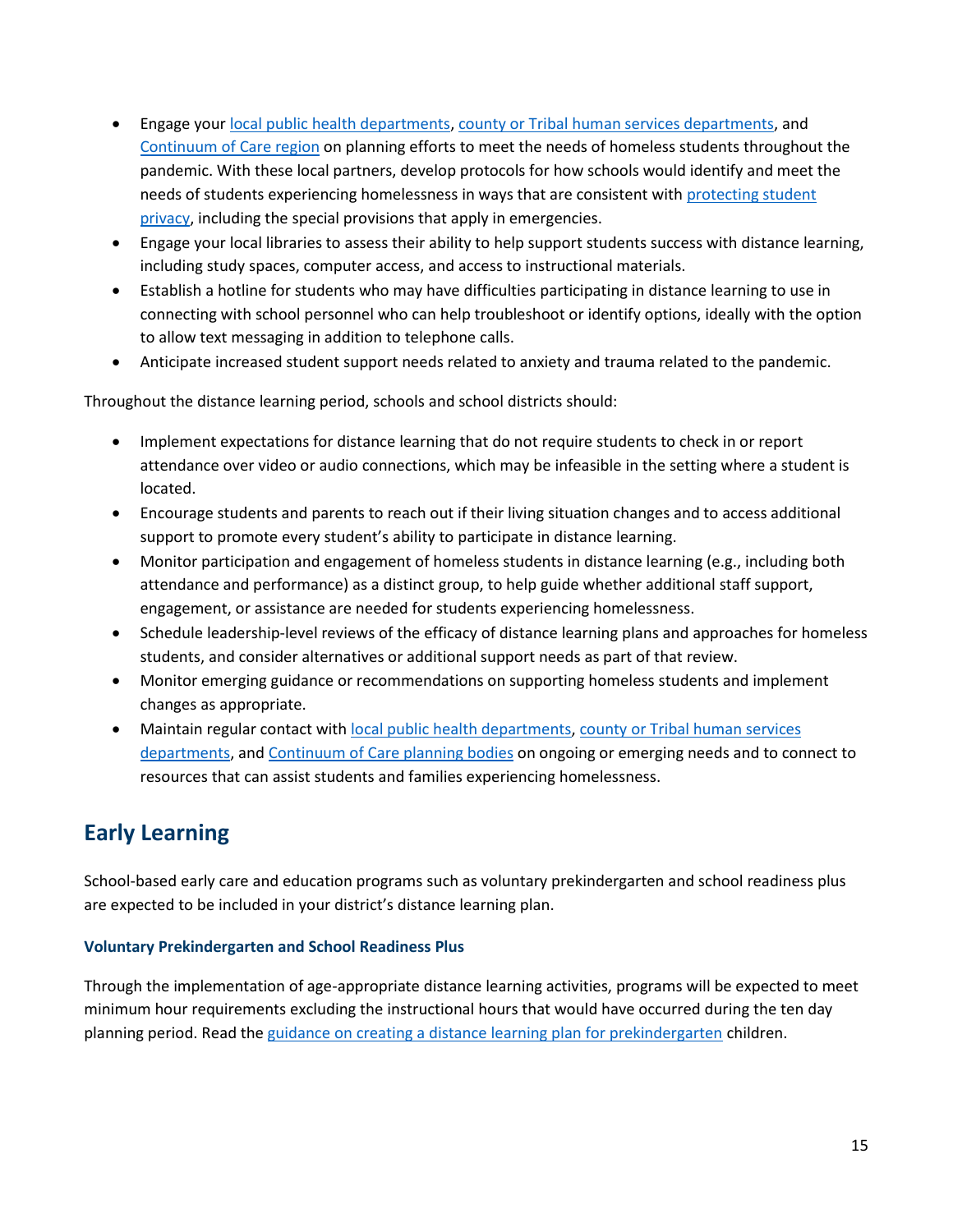#### **School Readiness, Early Childhood Family Education Programming**

Community Education programs such as Early Childhood Family Education and School Readiness will not be required to be included in your district's distance learning plan whether these programs are included in the plan can be a locally determined decision.

#### **Health and Developmental Screening**

At this time, programs offering Health and Developmental Screening may postpose services and work with MDE to extend deadlines if needed.

#### **Early Childhood Special Education**

Please see section on *Special Education Services – IEP and 504* for guidance.

#### **Head Start Program**

Head Start programs are to follow recommendations from their local health officials and Health Service Advisory Councils. Program must inform MDE and the Regional Office with program changes. The federal Office of Head Start has provided [additional guidance.](https://eclkc.ohs.acf.hhs.gov/physical-health/article/coronavirus-prevention-response)

#### **Early Learning Scholarships Program**

MDE will ensure children and programs who receive early learning scholarships will continue being served and funded. Please see guidance below.

- Families impacted directly by COVID-19 test results, school closures or quarantined parameters may use the Medical Exemption form to be exempted from the 25 maximum absent day limit. As access to medical personnel might be limited to prevent further exposure, Area Administrators and Pathway II Scholarship Administrators may accept verbal evidence that the child is in a family and household subject to the MDH recommendations. The administrator will make a referral to MDH and then notify MDE.
- Programs will have days waived for the duration of the school closure. Programs receiving Pathway II funds can continue to request payment for each slot.
- As funds allow, a child's scholarship temporarily may be increased if the program regularly attended is required to close, and the child is able to attend another eligible program. This will reduce the risk of the first program losing revenue and the family losing funds from their scholarship if used at a program they are no longer able to attend due to closure. This would allow families to have more than \$7,500 for the current scholarship year.
- Programs that follow local school district or municipality closure guidelines may request to be included in the above parameters.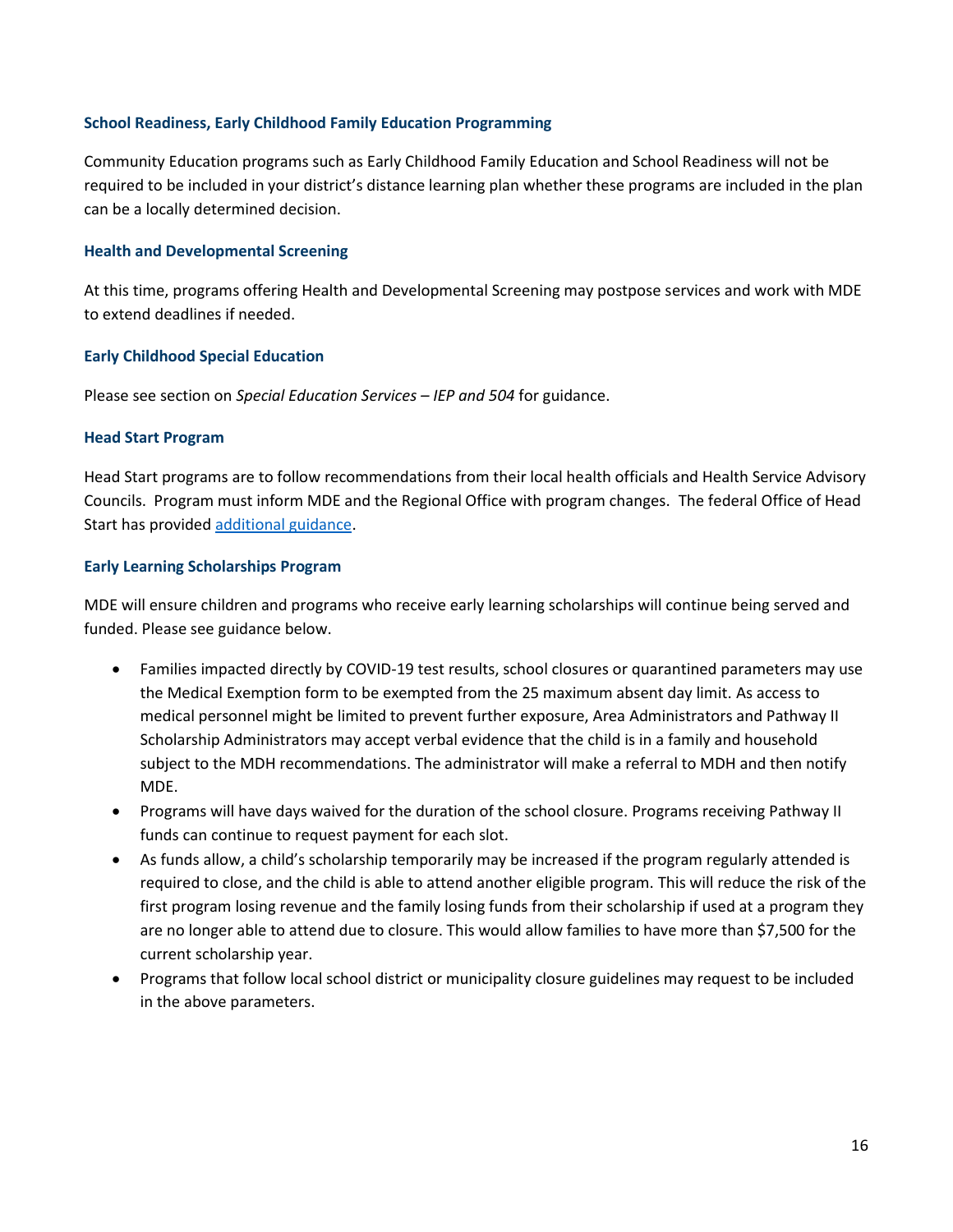#### **Additional Information**

#### **Guidance/Resources to Support At Home Learning and Discovery:**

- MDE parent guides with activities that are aligned with the ECIPS. The parent guides are available at: <https://education.mn.gov/MDE/dse/early/ind/> (scroll to the bottom of the page under "Translated Documents")
- Help Me Grow at [http://helpmegrowmn.org/HMG/HelpfulRes/EncourageHealthDev/index.html](https://gcc01.safelinks.protection.outlook.com/?url=http%3A%2F%2Fhelpmegrowmn.org%2FHMG%2FHelpfulRes%2FEncourageHealthDev%2Findex.html&data=02%7C01%7Cbobbie.burnham%40state.mn.us%7C0c598f58bfcf49db9b3b08d7c796d7bc%7Ceb14b04624c445198f26b89c2159828c%7C0%7C0%7C637197322981338740&sdata=RXOushjFWZwkU%2FtNqUV54cxhyjbM1cUpEZsIieYeQ2Y%3D&reserved=0)
- Family activities under STEM video series from ZERO TO THREE (ZTT) at: [https://www.zerotothree.org/resources/series/let-s-talk-about-stem-video-series](https://gcc01.safelinks.protection.outlook.com/?url=https%3A%2F%2Fwww.zerotothree.org%2Fresources%2Fseries%2Flet-s-talk-about-stem-video-series&data=02%7C01%7Cbobbie.burnham%40state.mn.us%7C0c598f58bfcf49db9b3b08d7c796d7bc%7Ceb14b04624c445198f26b89c2159828c%7C0%7C0%7C637197322981348700&sdata=zNOAt%2FWV6Lnt%2FURJY8VkxlpWridTpQP0Ghw%2FSln33q8%3D&reserved=0)
- The Zero To Three article on talking to young children about Coronavirus might be of interest: [https://www.zerotothree.org/resources/3210-tips-for-families-talking-about-the-coronavirus](https://gcc01.safelinks.protection.outlook.com/?url=https%3A%2F%2Fwww.zerotothree.org%2Fresources%2F3210-tips-for-families-talking-about-the-coronavirus&data=02%7C01%7Cbobbie.burnham%40state.mn.us%7C0c598f58bfcf49db9b3b08d7c796d7bc%7Ceb14b04624c445198f26b89c2159828c%7C0%7C0%7C637197322981348700&sdata=Jqb13ukjx7Z3FPnysa%2B0ZYqriIdh78BaRf6buJIuPG8%3D&reserved=0) and [https://www.zerotothree.org/resources/3211-why-are-people-wearing-masks-why-are-people](https://gcc01.safelinks.protection.outlook.com/?url=https%3A%2F%2Fwww.zerotothree.org%2Fresources%2F3211-why-are-people-wearing-masks-why-are-people-covering-their-faces&data=02%7C01%7Cbobbie.burnham%40state.mn.us%7C0c598f58bfcf49db9b3b08d7c796d7bc%7Ceb14b04624c445198f26b89c2159828c%7C0%7C0%7C637197322981348700&sdata=qwXY4yDw4lYmOQqJUCZymjCx%2FLYItI4dc7Y3W5yr3gY%3D&reserved=0)[covering-their-faces](https://gcc01.safelinks.protection.outlook.com/?url=https%3A%2F%2Fwww.zerotothree.org%2Fresources%2F3211-why-are-people-wearing-masks-why-are-people-covering-their-faces&data=02%7C01%7Cbobbie.burnham%40state.mn.us%7C0c598f58bfcf49db9b3b08d7c796d7bc%7Ceb14b04624c445198f26b89c2159828c%7C0%7C0%7C637197322981348700&sdata=qwXY4yDw4lYmOQqJUCZymjCx%2FLYItI4dc7Y3W5yr3gY%3D&reserved=0)
- Scholastic *[Learn at Home](https://classroommagazines.scholastic.com/support/learnathome.html?caching)* provides 20 days' worth of active learning journeys designed to reinforce and sustain educational opportunities for those students who are unable to attend school.
- [Screen Sense,](https://gcc01.safelinks.protection.outlook.com/?url=https%3A%2F%2Fslack-redir.net%2Flink%3Furl%3Dhttps%253A%252F%252Fwww.zerotothree.org%252Fresources%252Fseries%252Fscreen-sense&data=02%7C01%7Cbobbie.burnham%40state.mn.us%7Cb832c8a69357497c261908d7c796f8c0%7Ceb14b04624c445198f26b89c2159828c%7C0%7C0%7C637197323534121878&sdata=ePx7UeEHpR086FH2YBDnj2tRbg8ziIoWJL4DH9lFkeY%3D&reserved=0) a set of research-based materials from Zero to Three
- Including the [E-AIMS model](https://gcc01.safelinks.protection.outlook.com/?url=https%3A%2F%2Fslack-redir.net%2Flink%3Furl%3Dhttps%253A%252F%252Fwww.zerotothree.org%252Fresources%252F2533-choosing-media-content-for-young-children-using-the-e-aims-model&data=02%7C01%7Cbobbie.burnham%40state.mn.us%7Cb832c8a69357497c261908d7c796f8c0%7Ceb14b04624c445198f26b89c2159828c%7C0%7C0%7C637197323534121878&sdata=oddYRJtEm3InymWLNZXxx8m8eTIzzdKeqGlXGdWqfDU%3D&reserved=0) for choosing media content for children
- [NAEYC's Position Statement](https://gcc01.safelinks.protection.outlook.com/?url=https%3A%2F%2Fslack-redir.net%2Flink%3Furl%3Dhttps%253A%252F%252Fwww.naeyc.org%252Fresources%252Ftopics%252Ftechnology-and-media&data=02%7C01%7Cbobbie.burnham%40state.mn.us%7Cb832c8a69357497c261908d7c796f8c0%7Ceb14b04624c445198f26b89c2159828c%7C0%7C0%7C637197323534121878&sdata=9%2Fw0MvGuHjfaQ0fze%2FUgPqaeuozJyg4gRb8xwG2s1TY%3D&reserved=0) with the Fred Rogers Center, on Young Children and Technology
- Recognizing the importance of quality, developmentally appropriate content and of co-viewing and joint media engagement with parents/adults/family members
- The [U.S. Department of Education's Early Learning and Educational Technology policy brief](https://gcc01.safelinks.protection.outlook.com/?url=https%3A%2F%2Fslack-redir.net%2Flink%3Furl%3Dhttps%253A%252F%252Ftech.ed.gov%252Fearlylearning%252F&data=02%7C01%7Cbobbie.burnham%40state.mn.us%7Cb832c8a69357497c261908d7c796f8c0%7Ceb14b04624c445198f26b89c2159828c%7C0%7C0%7C637197323534131839&sdata=uCN%2FOtNkeZ7Xlx1V9%2BZm9TjxzVYrvQ9o5Qk38vvg2oE%3D&reserved=0) (which is based in part on recommendations from the American Academy of Pediatrics, NAEYC, and others)
- [Award-winners in the Excellence in Early Learning Digital Media category](https://gcc01.safelinks.protection.outlook.com/?url=https%3A%2F%2Fslack-redir.net%2Flink%3Furl%3Dhttp%253A%252F%252Fwww.ala.org%252Falsc%252Fexcellence-early-learning-digital-media-award-2019-winners&data=02%7C01%7Cbobbie.burnham%40state.mn.us%7Cb832c8a69357497c261908d7c796f8c0%7Ceb14b04624c445198f26b89c2159828c%7C0%7C0%7C637197323534141795&sdata=vgh%2Bnak%2BLiypMy%2B67zrZyFaZhx92xjuvJNbydj7kaeE%3D&reserved=0) developed by the Association for Library Service to Children (a branch of the American Library Association)

### <span id="page-16-0"></span>**Assessment**

The ACCESS/Alt ACCESS window closes March 20. The spring testing window for MCA/MTAS window opened on March 2 and will end on May 1 for Reading and Math, and May 8 for MCA Science. Contact [mde.testing@state.mn.us](mailto:mde.testing@state.mn.us) for further questions.

Schools and districts should consider how best health practices can be implemented while administering assessments.

#### *Q-and-A on state assessments:*

- Can testing take place during a distance learning day?
	- $\circ$  No, statewide tests (e.g., MCA) must be administered in a standardized manner and environment. The school or district is responsible for the security of any test materials and ensuring that the tests are administered in accordance with all policies and procedures outlined in the Procedures Manual and related resources.
- Will the testing window be extended?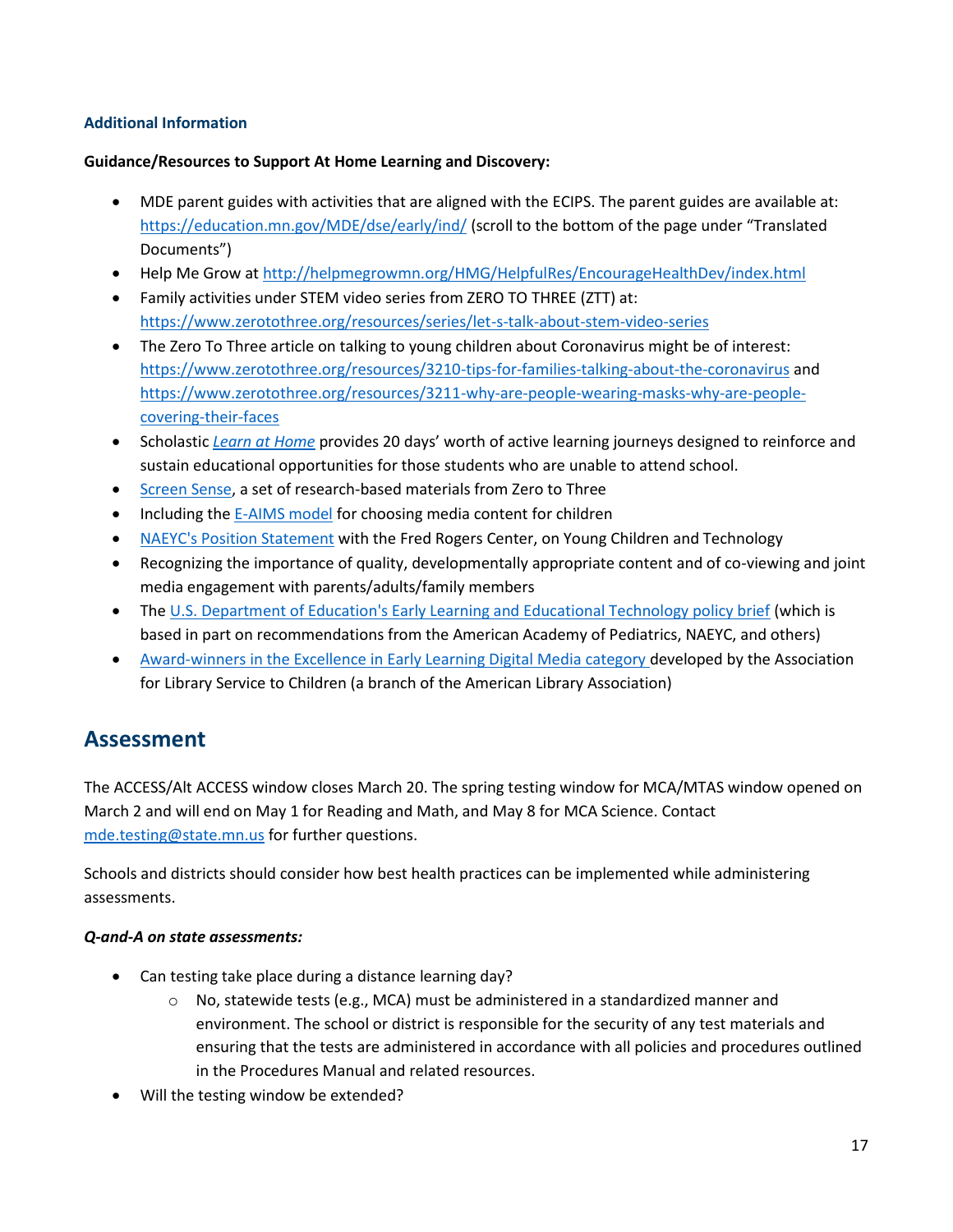- $\circ$  In these extraordinary times it is critical to maintain focus on the purpose of schools and districts – educating all students. The preparation time in schools and districts must concentrate on providing services for students and ensuring all students are prepared for career or college. While test scores are a valuable measure of the state's and school's or district's ability to deliver instruction aligned to Minnesota's Academic Standards, administering these tests this year cannot detract from providing instruction to students in light of the unprecedented times. Focusing on the overall health and wellbeing of all Minnesotans is important. Therefore the testing windows will not be modified or extended.
- What should schools do with materials currently located in schools?
	- o Statewide assessment materials must remain secure. ACCESS and Alternate ACCESS materials should be returned by the published dates. MCA and MTAS materials must be kept secure and remain available for use when students return to the school building. School and district staff should follow established procedures for returning materials.
- What if students cannot/are unable to test?
	- $\circ$  If that moment should arise, the Minnesota Department of Education would consider seeking a targeted one-year waiver of the assessment requirements from the U.S. Department of Education for those schools impacted by the extraordinary circumstances. <https://oese.ed.gov/files/2020/03/COVID-19-OESE-FINAL-3.12.20.pdf>
		- Please note that States with Education Flexibility (Ed-Flex) program authority are not authorized to waive statutory or regulatory requirements related to standards, assessments, and accountability under section 1111 of the ESEA. The Department may, however, consider such waivers under the section 8401 waiver authority.
- What are the implications for a student, school, or district not able to take statewide assessments?
	- $\circ$  MDE is aware that there will be several programs and systems impacted if sufficient statewide assessment data is not available (e.g., English Learner exit criteria, Literacy Aid). MDE will be using March 16-27 to identify all of those impacted as well as develop options. We will be sharing those plans as they become available.

#### **Q-and-A on other assessments:**

- What information or resources are available related to Advanced Placement (AP) testing?
	- o College Board coordinates Advanced Placement (AP) and SAT exams <https://pages.collegeboard.org/natural-disasters>
- What information or resources are available related to International Baccalaureate (IB) Organization testing?
	- $\circ$  International Baccalaureate Organization addresses coursework deadlines, completing assessments, examinations, authorization and evaluations [https://www.ibo.org/news/news](https://www.ibo.org/news/news-about-the-ib/covid-19-coronavirus-updates/)[about-the-ib/covid-19-coronavirus-updates/](https://www.ibo.org/news/news-about-the-ib/covid-19-coronavirus-updates/)
- What information or resources are available related to ACT testing?
	- o <https://www.act.org/>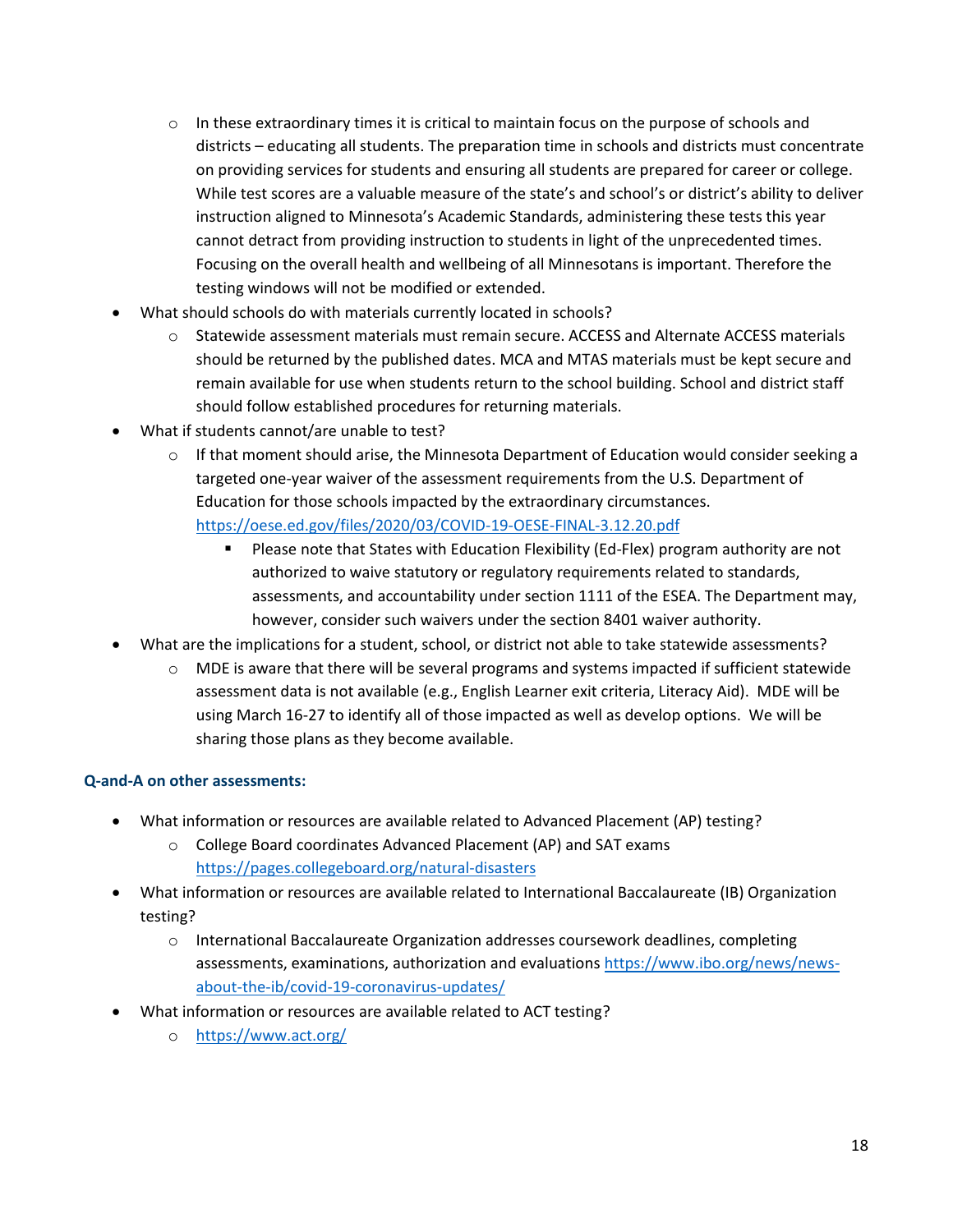# <span id="page-18-0"></span>**Before and After Care**

MDE strongly recommends that all districts and charters send communication to families and the community regarding the continuity of any before- and after-care programs with which the district works.

### <span id="page-18-1"></span>**Communication**

MDE will communicate with superintendents and school leaders via GovDelivery.

In communicating with families, your community, community partners\* and local media, keep in mind the following:

- When and how to expect communication from the district
- Where they can find the distance learning plan on your website (must be posted on website before distance learning begins)
- What is the structure of distance learning in your district?
- When will educators and school leaders be available and how can they be reached?
- How will students be able to retrieve their belongings from school (from lockers, etc.)?
- Student expectations (attendance, assignments, hours, due dates, etc.)
- Reminder about Student Information System and how to sign up
- How to access meals
- How to access telehealth
- How to access best practices around health from MDH

\*Community partners often include (but not limited to): first-responders, local government, elected officials, nonprofit organizations, libraries, businesses, child care centers, associations

#### **Language Access**

Every family deserves access to the information provided by their district or charter school. Language translations and interpretations of this information should be made available as quickly as possible.

#### **Contracted Services**

When communicating with contracted service providers, consider what aspects of your regular service will be changing (school lunch menu, busing services, etc.)

#### **Communication to Staff:**

- Expectations on how they will report their attendance
- Expectations around staff presence at each building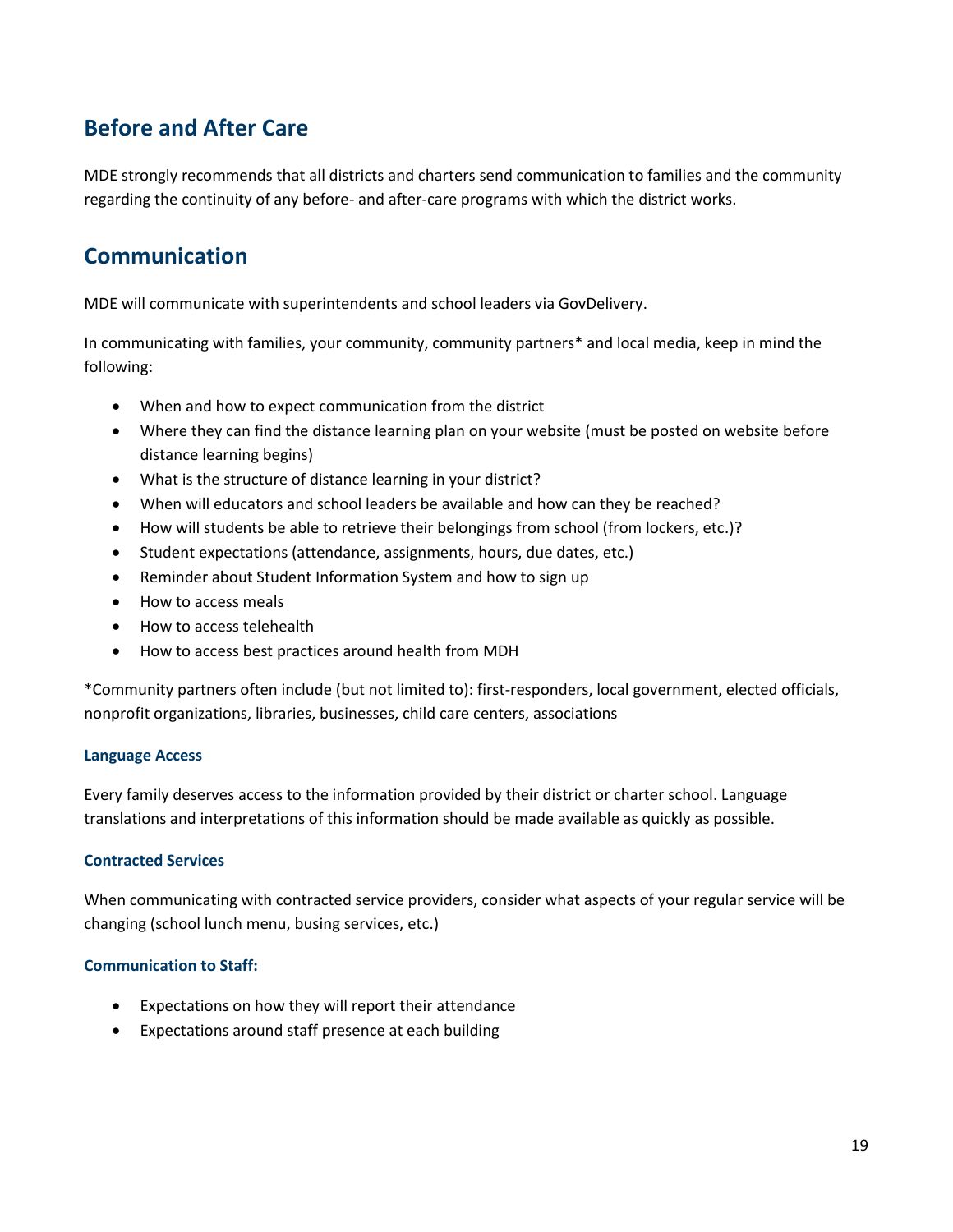# <span id="page-19-0"></span>**Tribal Considerations**

As you are making decisions, please ensure you are coordinating with local and regional Tribal leaders. Tribal Governments are sovereign nations, and they maintain a unique political status. Each will be making decisions based on what is best for their citizenry. Be aware of how school closures may impact Tribal communities and Tribal governments. This school closure plan provides unique opportunities to the state, school districts, schools, and local governmental agencies to meet the needs of all Minnesotan at this time.

School districts should consult with local Tribal leaders, city and county governmental agencies, volunteer organizations and private sector companies to ascertain how students' needs will be identified and met. This may include resource distribution, mental health needs, and educational opportunities in your communities. These considerations offer the opportunity to ensure that parents, families and Tribal Nations are meaningfully engaged in solutions and the implementation of services for our students and for all Minnesotans.

For assistance, work with your Indian Home School Liaison, Indian Education staff, and parent committee. Contact [MDE's Office of Indian Education](mailto:mde.indian-education@state.mn.us) for a list of Tribal Education Directors.

### <span id="page-19-1"></span>**Broadband Access**

If broadband access is an issue for households in your school district, here are links to resources and options that may be available in your area.

- Contact your local broadband provider(s):
	- o List of broadband providers by county (with contact information): <https://mn.gov/deed/programs-services/broadband/maps/data.jsp>
	- o For help identifying providers in your area:
		- Minnesota Cable Communications Association: 651-493-0716
		- **Minnesota Telecom Alliance: 651-288-3723**
		- **Satellite Industry Association: 202-503-1560**
		- Wireless Infrastructure Association: 703-739-0300
		- WISPA (fixed wireless providers): 407-319-0062
- Companies with service options related to COVID-19 response. Note this is not a comprehensive list. Visit the [Office of Broadband Development](https://mn.gov/deed/programs-services/broadband/) for updates and additions to this list.
	- o [AT&T](https://about.att.com/pages/COVID-19.html)
	- o [CenturyLink](https://www.centurylink.com/home/)
	- o [Comcast](https://corporate.comcast.com/press/releases/internet-essentials-low-income-broadband-coronavirus-pandemic)
	- o [Charter](https://corporate.charter.com/newsroom/charter-to-offer-free-access-to-spectrum-broadband-and-wifi-for-60-days-for-new-K12-and-college-student-households-and-more)
	- o [Mediacom](https://www.mediacomcable.com/)
	- o [Sprint](https://newsroom.sprint.com/covid-19-updates-sprint-responds.htm)
	- o [T-Mobile](https://www.t-mobile.com/news/t-mobile-update-on-covid-19-response)
	- o [Verizon](https://www.verizon.com/about/news/our-response-coronavirus)
- [Minnesota Office of Broadband Development](https://mn.gov/deed/programs-services/broadband/)
	- $\circ$  For assistance identifying broadband service options or connecting with broadband providers, please call or email: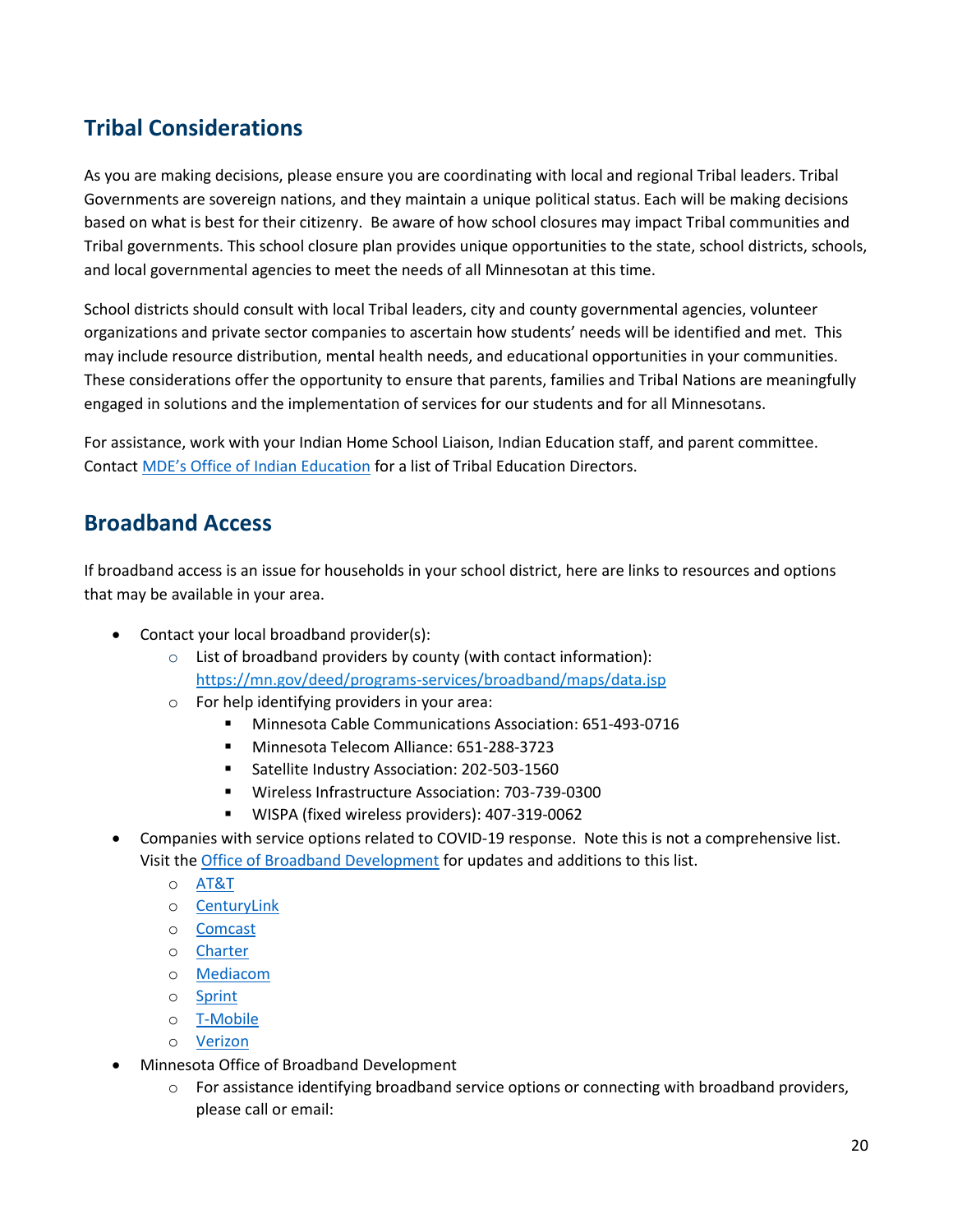- 651-259-7610
- [Deed.broadband@state.mn.us](mailto:Deed.broadband@state.mn.us)
- o K12 Connect Forward Program[: https://mn.gov/deed/programs-services/broadband/connect](https://mn.gov/deed/programs-services/broadband/connect-forward/)[forward/](https://mn.gov/deed/programs-services/broadband/connect-forward/)

### <span id="page-20-0"></span>**Libraries**

The [American Library Association reiterates the valuable role of libraries](https://americanlibrariesmagazine.org/blogs/the-scoop/ala-statement-covid-19/) in combatting misinformation and providing equitable access to information during this evolving crisis. The Minnesota Department of Education encourages library leaders to review the information provided in order to make informed decisions. Closing a library is a local decision made by cities, counties and/or regional public library systems. Scheduled library programs and bookmobile service may be cancelled and meeting rooms may be closed while the library building remains open. In its capacity of offering guidance to public libraries, MDE has several suggestions for libraries that choose to remain open during this exceptional and difficult time for our communities.

Public libraries, like public schools, play an important role for youth in communities and often serve as a refuge, and we recognize that any closures can have a ripple effect on families and the community at large. As community anchor institutions, libraries have the tools and resources that allow people to stay connected and students to engage in learning. We encourage public libraries to consider how they can safely help to foster learning spaces for students during this time.

To care for staff:

- Follow guidelines from the Minnesota Department of Health and Centers for Disease Control related to quarantining, surface cleaning and social distance, including increased use of maintenance protocols.
- Remind employees to wash their hands frequently, and provide hand sanitizer throughout your facility. Wipe down all counter tops and other surfaces frequently with sterilizing wipes.
- Train volunteers and staff to limit physical contact with visitors. Remind staff or volunteers to stay home if they have any signs of illness.
- If possible, take steps now to prepare your staff for remote work if a closure is ordered, and ensure you have an emergency communication system.

To serve patrons:

- Partner with district or charter schools to better understand the educational needs of students and to ensure your needs understood.
- Consider keeping Wi-Fi open 24/7 to support people without home access.
- Consider increasing bandwidth to support additional online use.
- Remove fines for late materials.
- Consider deploying mobile hotspots to libraries in areas of the state that have insufficient home internet access. Contact the MN Office of Broadband to identify locations, and use Minitex (if open) for delivery.
- As space permits, move computers from closed lab spaces to open areas that allow for social distancing.

Children and families will find: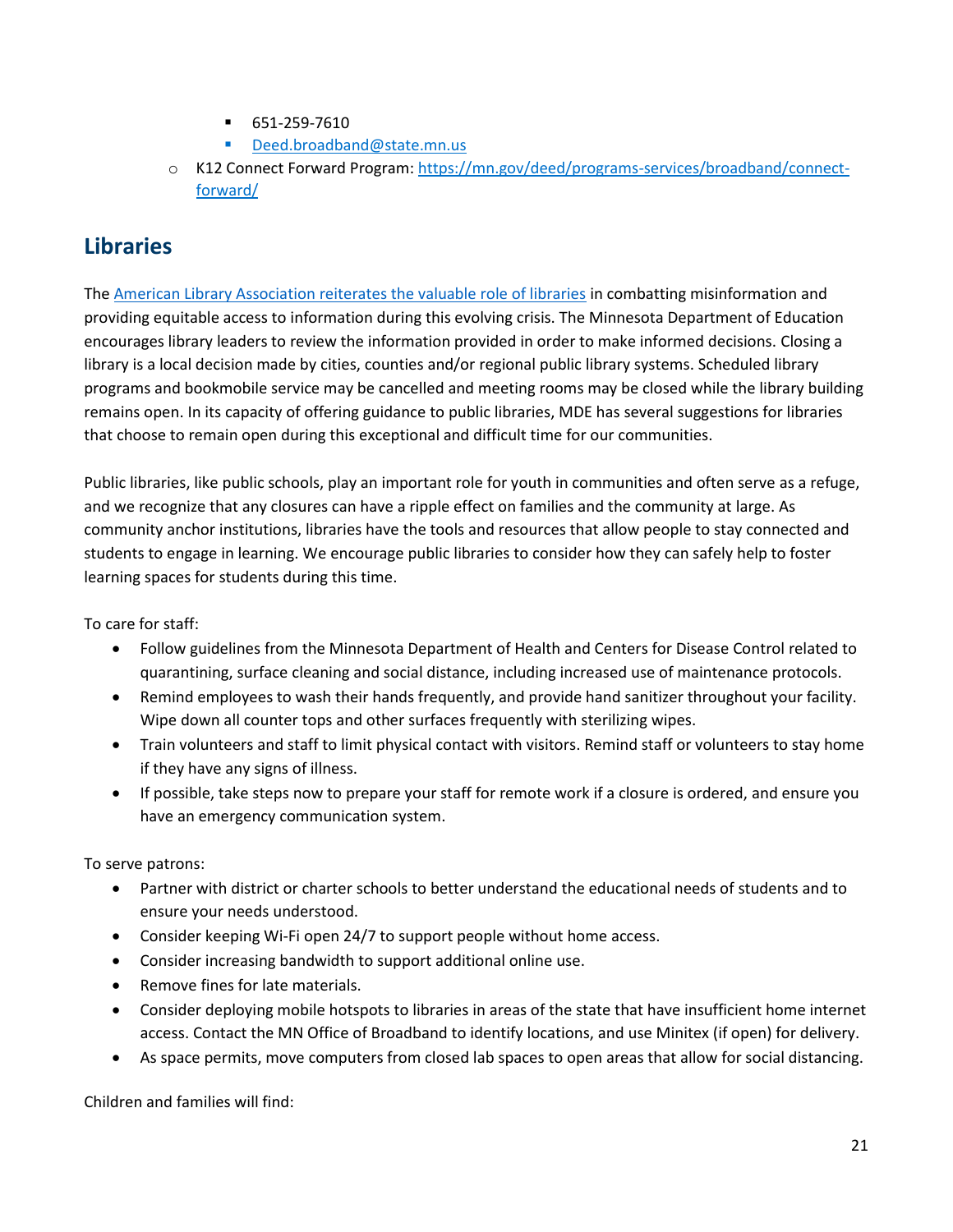- On site computers, the internet and Wi-Fi. Some may have computers that can be checked out for home use.
- Free access to books, DVDs and other materials in languages other than English.
- Educational and recreational materials, in print and online (also available from home)
	- o Books
	- o Magazines
	- o Streaming video
	- o DVDs
	- o Music
	- o Newspapers
- Wi-Fi Hotspots may be available to check out for home use.
- Staff that support learning and equitable access to information. You may also find staff that are fluent in languages other than English.

Online and from home, visit [eLibrary Minnesota](https://elibrarymn.org/) for a wide range of free resources that support learning. Review what's available:

- o [K-12 Student resources](https://elibrarymn.org/student) (Elementary, Middle School, High School)
- o [eBooks Minnesota](https://elibrarymn.org/ebooks) (especially elementary age and a selection in languages other than English)
- o Your local library may have additional online resources available.

#### **For Districts and Schools**

- Public libraries may be able to serve as locations for food or instructional materials pick up.
- All 355 public library locations offer access to the internet and 99% have Wi-Fi available.
- There is at least one library location in each of Minnesota's 87 counties.
- Consider deploying non instructional staff to help out at libraries that serve your students.
- **Encourage teachers and students to use free online resources like [eLibrary Minnesota](https://elibrarymn.org/) and eBooks** [Minnesota](https://elibrarymn.org/ebooks) to complement instructional materials.
- Consider temporarily moving school library collections or computers to public libraries as space is available.

Many libraries have play spaces or special areas where young children congregate. You may want to take extra precautions with cleaning during this time.

#### **Library Cleaning Guides & Resources**

- Centers for Disease Control[. Cleaning recommendations from the CDC](https://www.cdc.gov/coronavirus/2019-ncov/community/home/cleaning-disinfection.html)
- National Association for the Education of Young Children. [Cleaning, Sanitizing,](https://gcc01.safelinks.protection.outlook.com/?url=http%3A%2F%2Fclicks.memberclicks-mail.net%2Fls%2Fclick%3Fupn%3DORsPaTWjLgyAnrJKFwYRsFXqaKCbpR0L35k1DmRe8587b-2BmUVAdCNN66scLDUaovah2NsI4UJ-2F3bZ3IrURb1s5iV0nAG2G2-2BnxxDVFNRvCkBiCef40M6Cn7qMOpq4va7GXvy6Zyl3ril6OB19yr096CIEezPy2ggbjZpFxJ6qOlOW0k04sgbmBupBHxnd24TFzGwexX-2BW0C1QmIHstXMHLOCzyz55Z7NT-2FZ-2Fp3-2Bvo3a1HDohFrZV8HnHLeiulaVy3LHO2gBkYuFXwiAl-2F-2BGUajBMNk3Zd-2FmgoYhamXxPPnEtdMIOowjcO-2FxCNpFdseNnaxBMTLKTVMDJNnbj6EQDyhlZIBGYW5yO6-2Fb6xFkXQcQeEPfO38Bdvb0lk5n-2BjnY2C8Y9-2FNnTUgwpKxkhPC0DSQ-3D-3DHgKg_jrUqf5zwH7FzSx1F7hMR7yZr3Ub5F3BY-2FIhbxIMQoNtJJ1YJiFp-2BR78AUvIt-2FyAx-2FFgxwxIzqWtLxYMdBQz82QBaVa0NyYhCyBI8xccXR8D3XUPya5L2EAIlW6KpsT7o4sCG1Qvi1VDmlY24L0NSLtzhE727xdgBCOhPwxTRwbj3WqUT83llRET2R6MmGLF1z5R-2F-2FhR80AwUcGnOdGUpI4UtFeaeq-2B-2F14vpKxB-2BCi3wJYUkiuoXLv5-2FkwoytBI437de-2BnVja6DEsRj3MN7egSZSf87KJ-2Fp5lvqAs3gOQKVGkDcuOht7vcq1LE2sLQ-2Bfj0VSJKcSwSVeen-2FUVtyglmEmKacNhxdP-2Fuy-2F0CuCsTNY-3D&data=02%7C01%7Cjennifer.r.nelson%40state.mn.us%7Cccc911f8a31a4627416e08d7c5f5672e%7Ceb14b04624c445198f26b89c2159828c%7C0%7C0%7C637195530102942059&sdata=Eocrw3BfveOogKlMlanX5if1eVlC3Do6PVQc8HUeVwY%3D&reserved=0) and Disinfection [Frequency Table](https://gcc01.safelinks.protection.outlook.com/?url=http%3A%2F%2Fclicks.memberclicks-mail.net%2Fls%2Fclick%3Fupn%3DORsPaTWjLgyAnrJKFwYRsFXqaKCbpR0L35k1DmRe8587b-2BmUVAdCNN66scLDUaovah2NsI4UJ-2F3bZ3IrURb1s5iV0nAG2G2-2BnxxDVFNRvCkBiCef40M6Cn7qMOpq4va7GXvy6Zyl3ril6OB19yr096CIEezPy2ggbjZpFxJ6qOlOW0k04sgbmBupBHxnd24TFzGwexX-2BW0C1QmIHstXMHLOCzyz55Z7NT-2FZ-2Fp3-2Bvo3a1HDohFrZV8HnHLeiulaVy3LHO2gBkYuFXwiAl-2F-2BGUajBMNk3Zd-2FmgoYhamXxPPnEtdMIOowjcO-2FxCNpFdseNnaxBMTLKTVMDJNnbj6EQDyhlZIBGYW5yO6-2Fb6xFkXQcQeEPfO38Bdvb0lk5n-2BjnY2C8Y9-2FNnTUgwpKxkhPC0DSQ-3D-3DHgKg_jrUqf5zwH7FzSx1F7hMR7yZr3Ub5F3BY-2FIhbxIMQoNtJJ1YJiFp-2BR78AUvIt-2FyAx-2FFgxwxIzqWtLxYMdBQz82QBaVa0NyYhCyBI8xccXR8D3XUPya5L2EAIlW6KpsT7o4sCG1Qvi1VDmlY24L0NSLtzhE727xdgBCOhPwxTRwbj3WqUT83llRET2R6MmGLF1z5R-2F-2FhR80AwUcGnOdGUpI4UtFeaeq-2B-2F14vpKxB-2BCi3wJYUkiuoXLv5-2FkwoytBI437de-2BnVja6DEsRj3MN7egSZSf87KJ-2Fp5lvqAs3gOQKVGkDcuOht7vcq1LE2sLQ-2Bfj0VSJKcSwSVeen-2FUVtyglmEmKacNhxdP-2Fuy-2F0CuCsTNY-3D&data=02%7C01%7Cjennifer.r.nelson%40state.mn.us%7Cccc911f8a31a4627416e08d7c5f5672e%7Ceb14b04624c445198f26b89c2159828c%7C0%7C0%7C637195530102942059&sdata=Eocrw3BfveOogKlMlanX5if1eVlC3Do6PVQc8HUeVwY%3D&reserved=0)
- Environmental Protection Agency. [Green Cleaning Toolkit for Early Care and Education](https://gcc01.safelinks.protection.outlook.com/?url=http%3A%2F%2Fclicks.memberclicks-mail.net%2Fls%2Fclick%3Fupn%3DORsPaTWjLgyAnrJKFwYRsCMrqDZmJuEw8EWxgbgR2tZCgdwGl4D5LxoOTdw6goNpj8EJQVYKRoxkqgIE4KIRqeXpTq41SrofmlW66xNHNq48adv7Be9V1WFCoDETv2IX1XrY_jrUqf5zwH7FzSx1F7hMR7yZr3Ub5F3BY-2FIhbxIMQoNtJJ1YJiFp-2BR78AUvIt-2FyAx-2FFgxwxIzqWtLxYMdBQz82QBaVa0NyYhCyBI8xccXR8D3XUPya5L2EAIlW6KpsT7o4sCG1Qvi1VDmlY24L0NSLtzhE727xdgBCOhPwxTRwbj3WqUT83llRET2R6MmGLF1SDMDWqh-2BufgwVqgZfEUER-2BMsdNhl0erDbHpm-2BWSDJEKSTsjT145oDY6fHIKuwfXR2aBWbK-2FSSZo7oikwFdGPh8-2B1QzV5chrVgIBdIVAydCChXs1lahrqSNK149btREqCqXp99G9cdG6LYn28TBq7q3gUIlqMJzMNeG-2B9Bu8fGPY-3D&data=02%7C01%7Cjennifer.r.nelson%40state.mn.us%7Cccc911f8a31a4627416e08d7c5f5672e%7Ceb14b04624c445198f26b89c2159828c%7C0%7C0%7C637195530102942059&sdata=yVaCRAIKtWGcxabb%2FtieuR0gjzHrTc0tN5KPWC9DTRg%3D&reserved=0)
- American Academy of Pediatrics[. Cleaners, Sanitizers & Disinfectants](https://gcc01.safelinks.protection.outlook.com/?url=http%3A%2F%2Fclicks.memberclicks-mail.net%2Fls%2Fclick%3Fupn%3DORsPaTWjLgyAnrJKFwYRsLYTCjnQMdV8Hsc6ihcbUNIIU2KDlF5ehsHMdGMB2FjreqnHkiB0oWvGpw4ikrrFrAvUqSnmtEuqIYMEnESWNBkk-2BpgwuACAfA5X52dvZFgxKXUEKzii685ta7kakyrlIofe7L8D4lmq-2FQd5x8FqcOTRzsxrVe7ehu0kRsKcZ8JqulKT_jrUqf5zwH7FzSx1F7hMR7yZr3Ub5F3BY-2FIhbxIMQoNtJJ1YJiFp-2BR78AUvIt-2FyAx-2FFgxwxIzqWtLxYMdBQz82QBaVa0NyYhCyBI8xccXR8D3XUPya5L2EAIlW6KpsT7o4sCG1Qvi1VDmlY24L0NSLtzhE727xdgBCOhPwxTRwbj3WqUT83llRET2R6MmGLF151gW9DbmLuZBKcjU6GJwtIX6343VW7NGyA-2Blc7vCbaN4mErB7jD5N5COoHa3xHkhbzPJEVMOiHzwZJERc-2FjAHFtHjStBCXfAO9omcbAM0KMprUmgkKwsoDy0IOZf18utn46D1O0LBF-2FuiY7FncRKkhCLzYm3e9D-2FtydRsK-2F1xzQ-3D&data=02%7C01%7Cjennifer.r.nelson%40state.mn.us%7Cccc911f8a31a4627416e08d7c5f5672e%7Ceb14b04624c445198f26b89c2159828c%7C0%7C0%7C637195530102942059&sdata=HCPVlbeZCJqvujxdZhSOk2dZCz1QImuSV5POvCRIMHU%3D&reserved=0)
- Association of Library Services to Children. [Best Practices for Cleaning Play and Learn Spaces](https://gcc01.safelinks.protection.outlook.com/?url=http%3A%2F%2Fclicks.memberclicks-mail.net%2Fls%2Fclick%3Fupn%3DORsPaTWjLgyAnrJKFwYRsP2X242E5Kq0Zn9fMid-2FAb4cPc-2B7dJLvU2ifhuc4jbCaaw2k2CWP8VrKJy1rLPMlvJe9k3jrPo8qugu6HI6BapjIAo9FtDH9oLJ5wEyoHrlxDqHP_jrUqf5zwH7FzSx1F7hMR7yZr3Ub5F3BY-2FIhbxIMQoNtJJ1YJiFp-2BR78AUvIt-2FyAx-2FFgxwxIzqWtLxYMdBQz82QBaVa0NyYhCyBI8xccXR8D3XUPya5L2EAIlW6KpsT7o4sCG1Qvi1VDmlY24L0NSLtzhE727xdgBCOhPwxTRwbj3WqUT83llRET2R6MmGLF1PTMEpffdcvASqmsCMJoHIz5ngQSy1IDL8QCWmfj-2Bv0f97m7I8PSF5VCI0g4k23qwcTTmzYWmyurmi2pTjqKhu8HolAEFbqIU6-2FjUkp1jf-2BOm-2FG4d8HlA-2BEP7-2B2LNlyQZ-2BpOpYBSpKOitGmD21CFqjoKdEWSaN2G87ijUguWUvn4-3D&data=02%7C01%7Cjennifer.r.nelson%40state.mn.us%7Cccc911f8a31a4627416e08d7c5f5672e%7Ceb14b04624c445198f26b89c2159828c%7C0%7C0%7C637195530102952014&sdata=dd5aMweBwiXDmzkSVyDBz%2FEAfCjnkEvBYu7PZNF3Xjg%3D&reserved=0)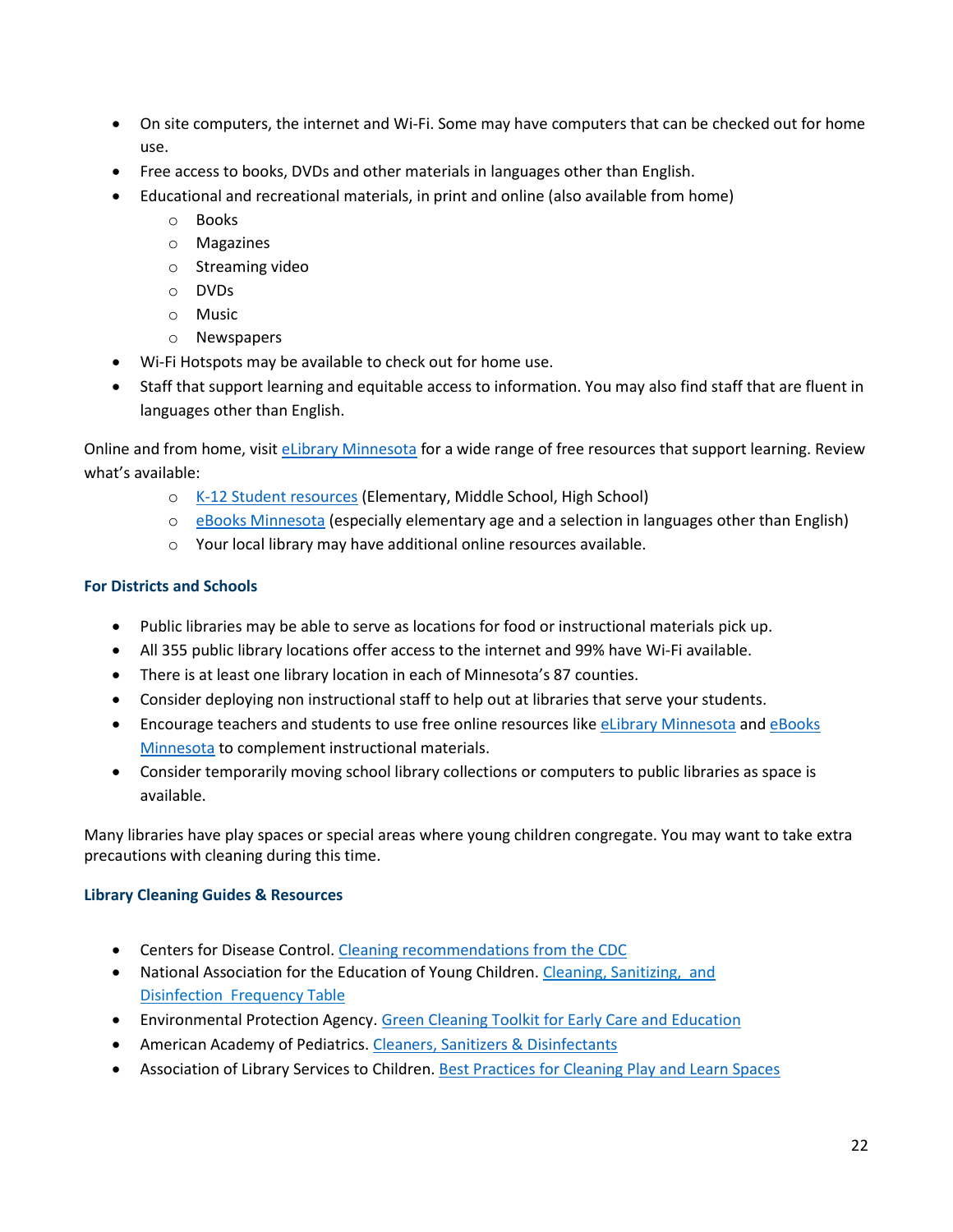- National Network of Libraries of Medicine. Greater Midwest Region. [Resources related to COVID-19 for](https://gcc01.safelinks.protection.outlook.com/?url=http%3A%2F%2Fclicks.memberclicks-mail.net%2Fls%2Fclick%3Fupn%3DORsPaTWjLgyAnrJKFwYRsFXqaKCbpR0L35k1DmRe8582XL7REq59HIYmrXSiEAt2sL-2Fp5ukAxRrGiGWso3Ip97nlaJeNqYhTWuIwK9itMzH-2B3tlLPSJPQAEnRU-2FDmI49rnJJT-2Fahyh818T3GGvu-2BlxCNyc63l19Lhy0nl40a3U1mFTFA6NoWZMlcX0-2FH4ylQGIBbSHhCCNzIuPK4nK8T39Gq6qtoUD1DrvqClcEd8gVaxPj0edGfI2iAERdogpoUdWuTg4cEt4rENjT66Zo-2FohsXN-2Bch5XwU2Z7Tm5CHmxx-2FHS5wHiioOA-2Fr2KnyxrEtrJIPf1dgQa14s1sEy1-2FqdQ-3D-3DoTud_jrUqf5zwH7FzSx1F7hMR7yZr3Ub5F3BY-2FIhbxIMQoNtJJ1YJiFp-2BR78AUvIt-2FyAx-2FFgxwxIzqWtLxYMdBQz82QBaVa0NyYhCyBI8xccXR8D3XUPya5L2EAIlW6KpsT7o4sCG1Qvi1VDmlY24L0NSLtzhE727xdgBCOhPwxTRwbj3WqUT83llRET2R6MmGLF1IRqtxvhwoX6QeSAA7zjKUA4OxhdvzmjkEPm5gIt8i76Mbg6V57H-2FoK2-2BO83rKqKsLyxDdTbmxA25nCe5F8mrnbD8rL32PKPjYyYocHHppurkyFizs9u3K-2BSjfg0-2FlU82nUMN9kFHNaD5rm-2FXyOi7gVkt49QISd4zhU7NOLrxmRc-3D&data=02%7C01%7Cjennifer.r.nelson%40state.mn.us%7Cccc911f8a31a4627416e08d7c5f5672e%7Ceb14b04624c445198f26b89c2159828c%7C0%7C0%7C637195530102991844&sdata=yJ97bD7HtvAQ1oilOYAxlFR%2BrxzJD2pGnTjRugyje74%3D&reserved=0)  [public libraries.](https://gcc01.safelinks.protection.outlook.com/?url=http%3A%2F%2Fclicks.memberclicks-mail.net%2Fls%2Fclick%3Fupn%3DORsPaTWjLgyAnrJKFwYRsFXqaKCbpR0L35k1DmRe8582XL7REq59HIYmrXSiEAt2sL-2Fp5ukAxRrGiGWso3Ip97nlaJeNqYhTWuIwK9itMzH-2B3tlLPSJPQAEnRU-2FDmI49rnJJT-2Fahyh818T3GGvu-2BlxCNyc63l19Lhy0nl40a3U1mFTFA6NoWZMlcX0-2FH4ylQGIBbSHhCCNzIuPK4nK8T39Gq6qtoUD1DrvqClcEd8gVaxPj0edGfI2iAERdogpoUdWuTg4cEt4rENjT66Zo-2FohsXN-2Bch5XwU2Z7Tm5CHmxx-2FHS5wHiioOA-2Fr2KnyxrEtrJIPf1dgQa14s1sEy1-2FqdQ-3D-3DoTud_jrUqf5zwH7FzSx1F7hMR7yZr3Ub5F3BY-2FIhbxIMQoNtJJ1YJiFp-2BR78AUvIt-2FyAx-2FFgxwxIzqWtLxYMdBQz82QBaVa0NyYhCyBI8xccXR8D3XUPya5L2EAIlW6KpsT7o4sCG1Qvi1VDmlY24L0NSLtzhE727xdgBCOhPwxTRwbj3WqUT83llRET2R6MmGLF1IRqtxvhwoX6QeSAA7zjKUA4OxhdvzmjkEPm5gIt8i76Mbg6V57H-2FoK2-2BO83rKqKsLyxDdTbmxA25nCe5F8mrnbD8rL32PKPjYyYocHHppurkyFizs9u3K-2BSjfg0-2FlU82nUMN9kFHNaD5rm-2FXyOi7gVkt49QISd4zhU7NOLrxmRc-3D&data=02%7C01%7Cjennifer.r.nelson%40state.mn.us%7Cccc911f8a31a4627416e08d7c5f5672e%7Ceb14b04624c445198f26b89c2159828c%7C0%7C0%7C637195530102991844&sdata=yJ97bD7HtvAQ1oilOYAxlFR%2BrxzJD2pGnTjRugyje74%3D&reserved=0)
- National Library of Medicine. [Coronavirus: Library and Business Operations Planning](https://gcc01.safelinks.protection.outlook.com/?url=http%3A%2F%2Fclicks.memberclicks-mail.net%2Fls%2Fclick%3Fupn%3DORsPaTWjLgyAnrJKFwYRsFXqaKCbpR0L35k1DmRe85-2BlSMiOfHpEXpbi-2FImJbvOv2tQr1wTUWgLzWQ1U-2FJXXHaLcGDBLn5Bg-2F4Kccy9vxiW4-2BkGGQ5Nuh2qL-2BqYBGWMBpc4b8hOUNAoG6cDMLhMEuCylXWTM7osmdZw6a3dJNmWRLE2c7VkoW6DZN8TWW2gx3ye05EuUZ21-2BFw1NLs7xTJ5L6j9jgG9jdsFXDqrn9GPHoEyz0YgTcaOYmnzHu184cMCvSc8aOJPJBM1alNnKZDHYmO7BI6oeiamKXIpyd72T-2FtV-2ByW4Q3INndPRB3jwcrko01XV3xlRNeziuwKRIvA-3D-3Dy55w_jrUqf5zwH7FzSx1F7hMR7yZr3Ub5F3BY-2FIhbxIMQoNtJJ1YJiFp-2BR78AUvIt-2FyAx-2FFgxwxIzqWtLxYMdBQz82QBaVa0NyYhCyBI8xccXR8D3XUPya5L2EAIlW6KpsT7o4sCG1Qvi1VDmlY24L0NSLtzhE727xdgBCOhPwxTRwbj3WqUT83llRET2R6MmGLF18AYryMFcvfIs08EfedBM14P6epMBo9G9IsCiss6GWxC5IbUERe6crUSvnPc-2F6Cu6IzIiVwrAtTCnRf861dh5-2BSY8jr3xcpJQ6BhQK-2Be4RGSzU4GmQiKhN790tsyntQTd0tUhqoYj1Pr3zOdokFU1FpgTC6-2BxQqGaF9aDzG1QFkY-3D&data=02%7C01%7Cjennifer.r.nelson%40state.mn.us%7Cccc911f8a31a4627416e08d7c5f5672e%7Ceb14b04624c445198f26b89c2159828c%7C0%7C0%7C637195530103011757&sdata=FiMDevk5hlH0BQLy9axftHySYAl4yvRAw8MWZ2Qfyms%3D&reserved=0)

### <span id="page-22-0"></span>**Activities**

All in-person school-sponsored activities that are scheduled during the statewide school closure are suspended until in-person school resumes.

# <span id="page-22-1"></span>**Staff**

During your planning week, provide training to staff (including: classroom teachers, paraprofessionals, administrators, school support staff) on distance learning practices.

Consider how you will utilize staff in a virtual way: can calls be forwarded during school hours?

Because districts and charters will be receiving full funding for providing distance learning, it is expected that all staff, including non-salaried, hourly staff, will earn pay and benefits as planned in the school budget and bargaining agreements. Likewise, if calendars are extended to accommodate school reopening, districts and charters are expected to provide full pay and benefits for that period as well as they will be receiving full funding.

# <span id="page-22-2"></span>**Funding**

MDE's Emergency Operations Plan includes provisions for ensuring ongoing payments and other school district supports in the event of emergency situations such as a widespread infectious disease outbreak. Regularly scheduled cash outflows to districts will not be disrupted due to an infectious disease outbreak closure. Aid payments are not expected to change due to the loss of instructional days. General education revenue will be calculated as if students received instruction on those days. Federal payments are made through the SERVS system on a draw/reimbursement basis. To the extent that expenses are incurred during this period, draw requests will be processed on a weekly basis according to the normal schedule. No disruption to SERVS payments are anticipated.

If your district has an Emergency Operation Plan, you should promptly familiarize yourself with its procedures to make certain your district can continue performing its essential functions if its leadership and key staff are unable to perform their duties due to closure. Your Emergency Operations Plan and other planning should include provisions to ensure your payroll processes will continue.

Be mindful of vendors who are seeking to take advantage of this crisis. If it seems too good to be true, it is. If you suspect a vendor is fraudulent, please [notify the Minnesota Attorney General's office](https://www.ag.state.mn.us/office/Forms/FraudReport.asp).